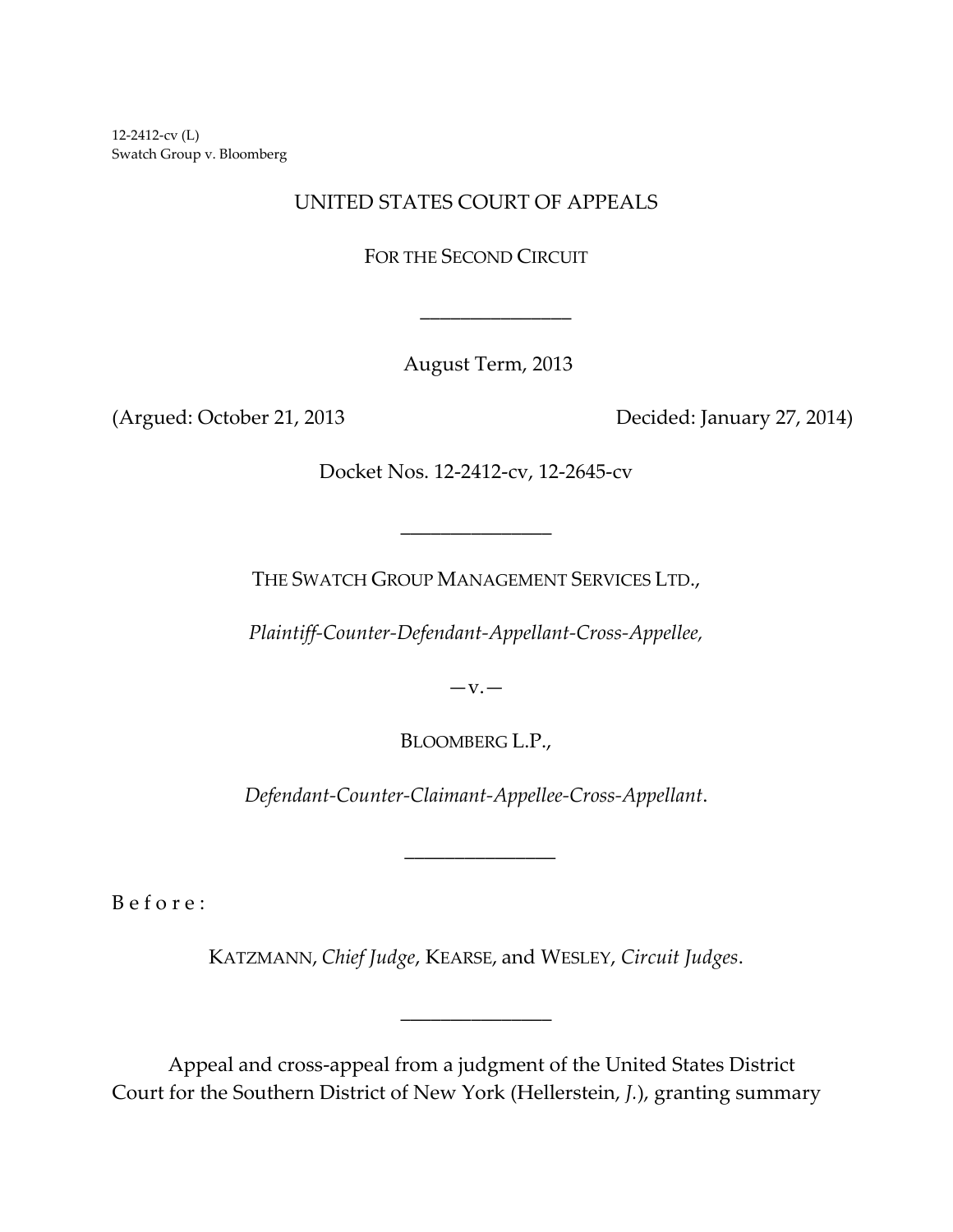judgment to the defendant as to the plaintiff's claim of copyright infringement on the ground that the defendant had engaged in fair use. The plaintiff claims that the defendant, a financial news and data reporting service, infringed the plaintiff's copyright in a sound recording of a foreign public company's earnings call with invited investment analysts by obtaining a copy of the recording without authorization and making it available to the defendant's paying subscribers. We hold, upon consideration of the relevant factors, *see* 17 U.S.C. § 107, that the defendant's use qualifies as fair use. We further grant the plaintiff's motion to dismiss the defendant's cross-appeal because the defendant lacks appellate standing and we lack appellate jurisdiction.

For the reasons stated below, the defendant's cross-appeal is **DISMISSED**, and the judgment of the district court is **AFFIRMED**.

\_\_\_\_\_\_\_\_\_\_\_\_\_\_\_

\_\_\_\_\_\_\_\_\_\_\_\_\_\_\_

JOSHUA PAUL (Jess M. Collen, Kristen Mogavero, *on the brief*), COLLEN IP, Ossining, NY, *for Plaintiff-Counter-Defendant-Appellant-Cross-Appellee*.

JOHN M. DIMATTEO (Thomas H. Golden, Amina Jafri, *on the brief*), Willkie Farr & Gallagher LLP, New York, NY, *for Defendant-Counter-Claimant-Appellee-Cross-Appellant*.

KATZMANN, *Chief Judge*:

This case concerns the scope of copyright protection afforded to a sound recording of a conference call convened by The Swatch Group Ltd. ("Swatch Group"), a foreign public company, to discuss the company's recently released earnings report with invited investment analysts. In particular, we must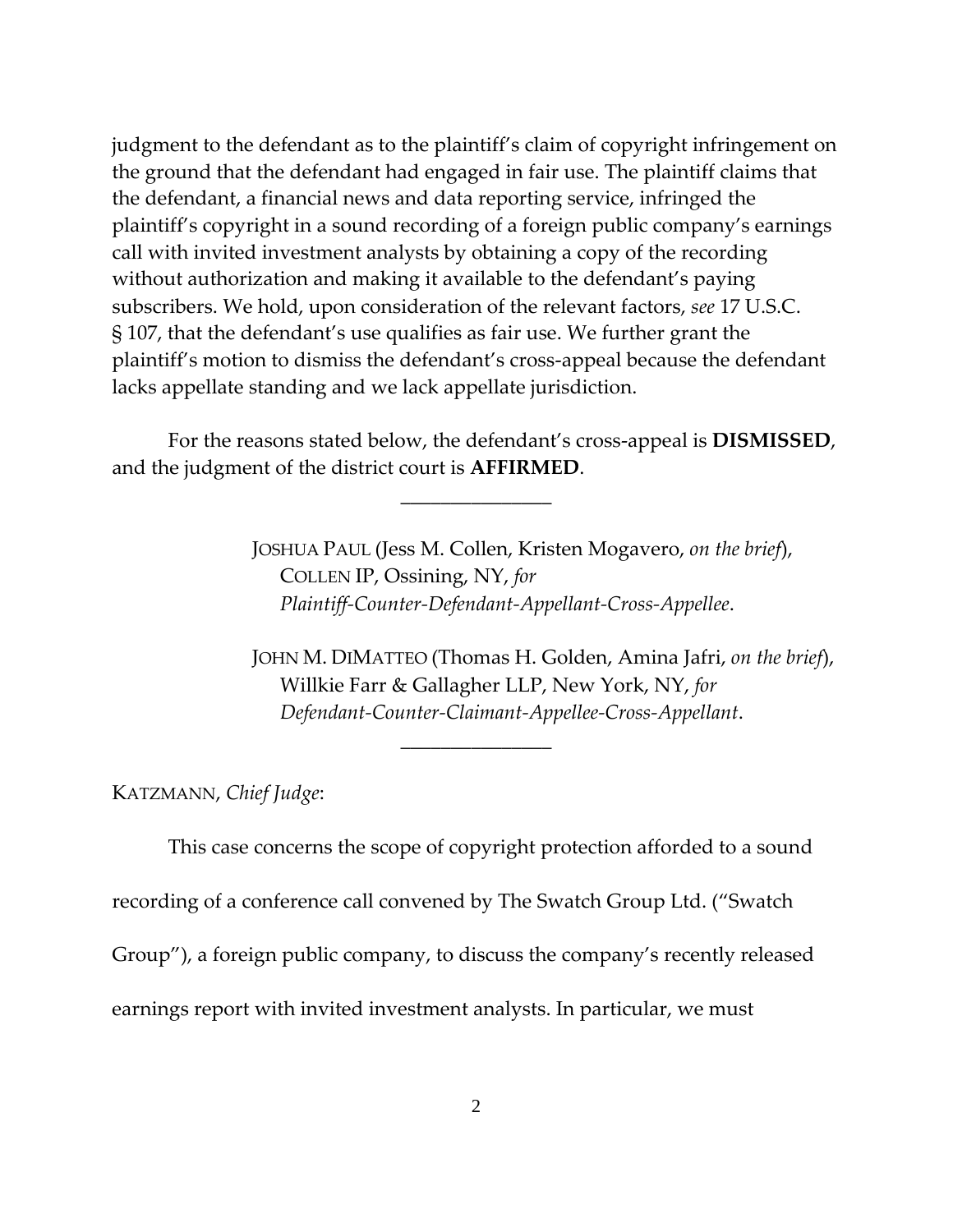determine whether Defendant-Appellee Bloomberg L.P. ("Bloomberg"), a financial news and data reporting service that obtained a copy of that sound recording without authorization and disseminated it to paying subscribers, may avoid liability for copyright infringement based on the affirmative defense of "fair use." 17 U.S.C. § 107. We also must determine whether we have jurisdiction to hear Bloomberg's cross-appeal on the issue of whether the sound recording of the conference call is copyrightable in the first instance.

Plaintiff-Appellant The Swatch Group Management Services Ltd. ("Swatch"), a subsidiary of Swatch Group, appeals from a judgment of the United States District Court for the Southern District of New York (Hellerstein, *J.*), which *sua sponte* granted summary judgment to Bloomberg on Swatch's claim of copyright infringement on the ground of fair use. On appeal, Swatch argues that the district court's ruling was premature because Swatch had not yet had the opportunity to take discovery on three issues: (1) whether Bloomberg obtained and disseminated the sound recording for the purpose of "news reporting" or for some other business purpose; (2) Bloomberg's state of mind when it obtained and disseminated the recording; and (3) whether Bloomberg subscribers actually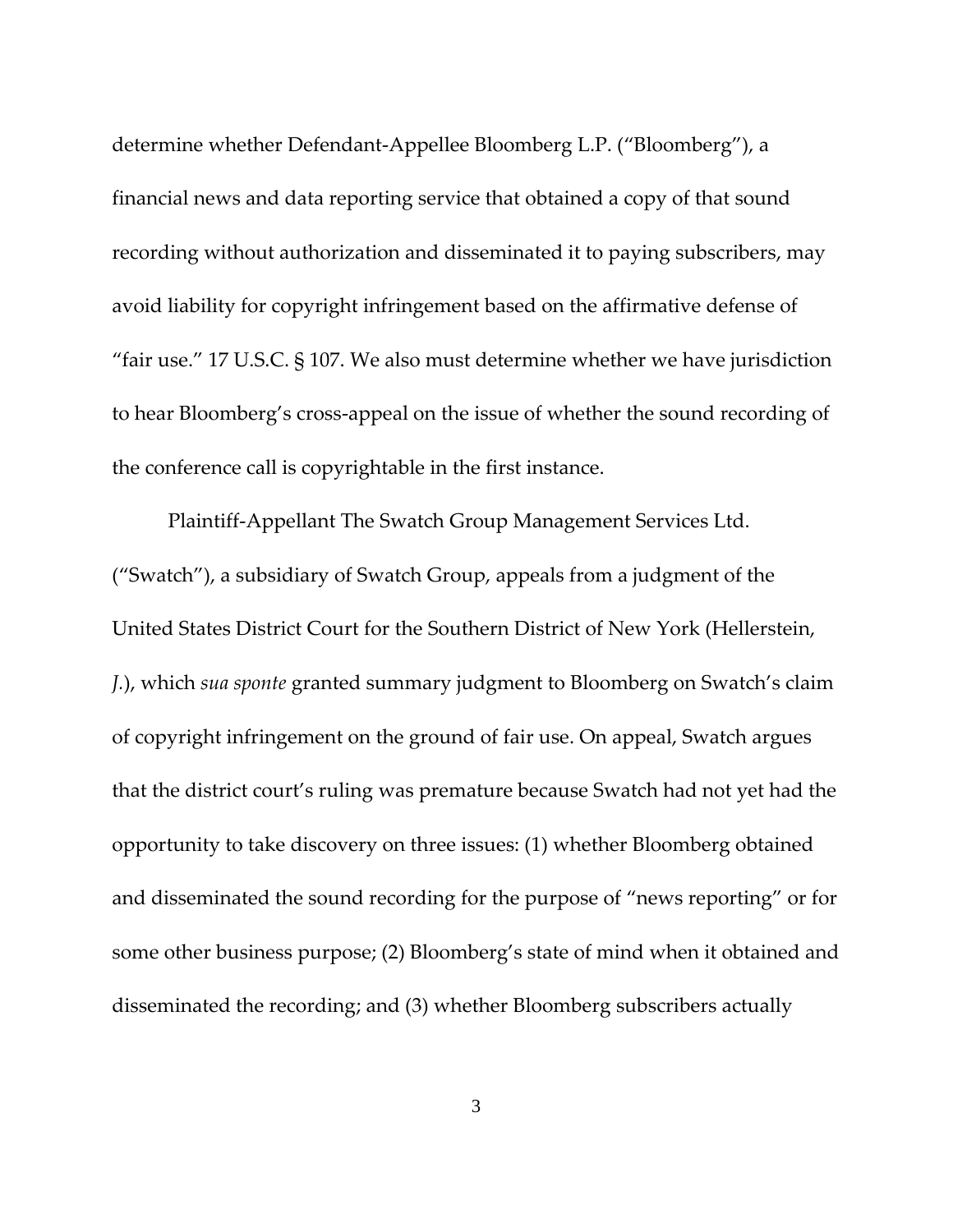listen to sound recordings of earnings calls, or instead glean information about such calls by reading written transcripts or articles. Swatch also contends that the district court erroneously concluded that Swatch had published the sound recording before Bloomberg disseminated it. More broadly, Swatch argues that the district court erred in how it evaluated and balanced the various considerations relevant to fair use. For the reasons set forth below, we agree with the district court and hold that, upon consideration of the relevant factors and resolving all factual disputes in favor of Swatch, Bloomberg has engaged in fair use.

In addition, Bloomberg cross-appeals from the same judgment of the district court, urging us to hold that Swatch's sound recording is not protected by the copyright laws in the first place. Swatch has moved to dismiss the cross-appeal on the grounds that Bloomberg lacks appellate standing and we lack appellate jurisdiction. That motion is granted. Because the judgment designated in Bloomberg's notice of appeal was entered in Bloomberg's favor, Bloomberg is not "aggrieved by the judicial action from which it appeals," *Great Am. Audio Corp. v. Metacom, Inc.*, 938 F.2d 16, 19 (2d Cir. 1991), and therefore lacks standing.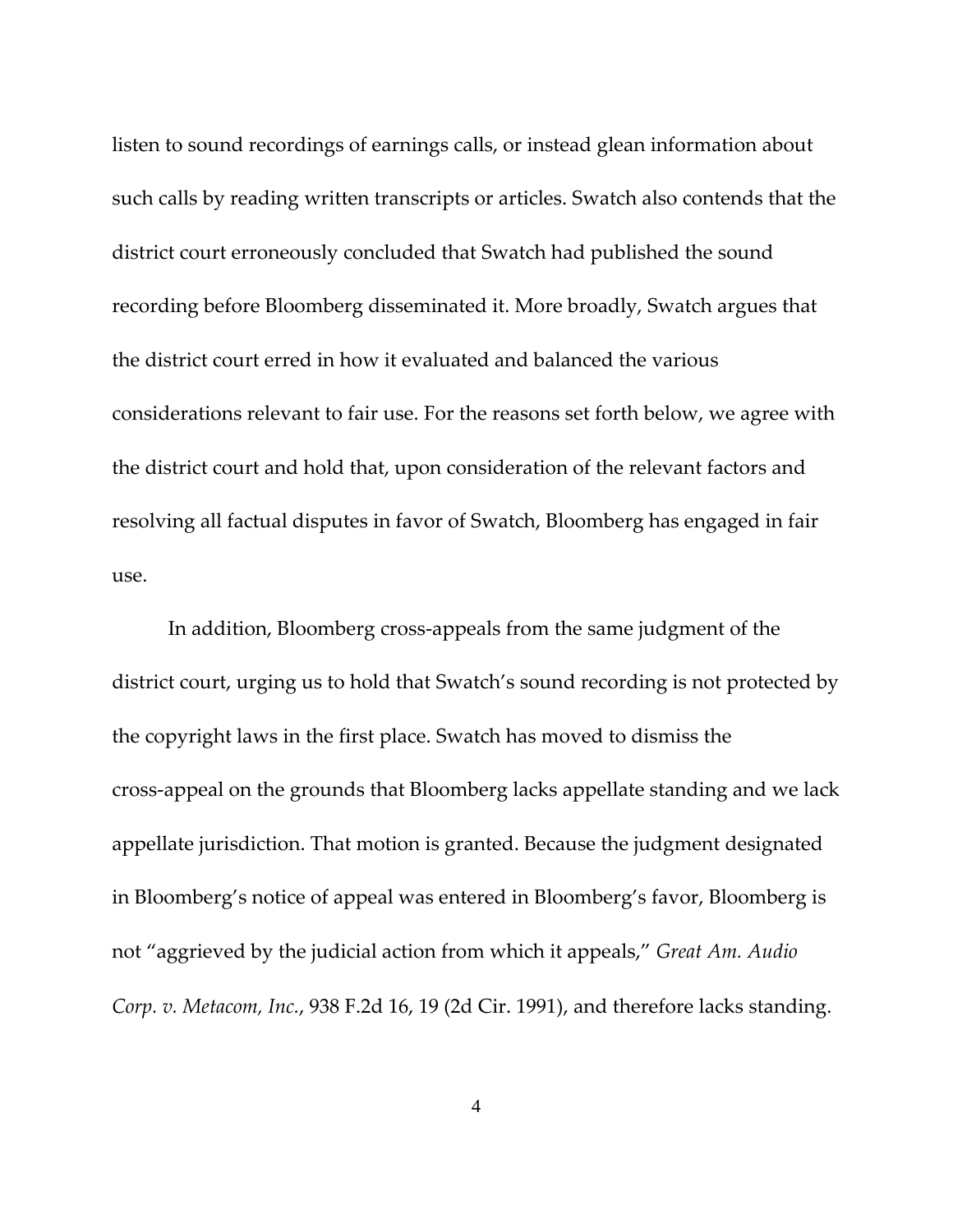Similarly, although the district court later dismissed as moot Bloomberg's counterclaim for a declaration that Swatch's copyright is invalid, Bloomberg never filed an additional notice of appeal identifying that subsequent order as the subject of an appeal, and thus we have no jurisdiction to review it.

Accordingly, we affirm the judgment of the district court, and we dismiss the cross-appeal.

#### **BACKGROUND**

#### *I. Factual Background*

The following facts are drawn from the record before the district court and are undisputed unless otherwise noted.

On February 8, 2011, Swatch Group released its 2010 earnings report, a seven-page compilation of financial figures and textual narrative about the company's financial performance during the prior year. Because Swatch Group is incorporated in Switzerland and its shares are publicly traded on the Swiss stock exchange, Swatch Group is governed by Swiss securities law and the listing rules of the Swiss exchange. In accordance with those rules, Swatch Group filed its earnings report with the exchange before trading opened for the day, and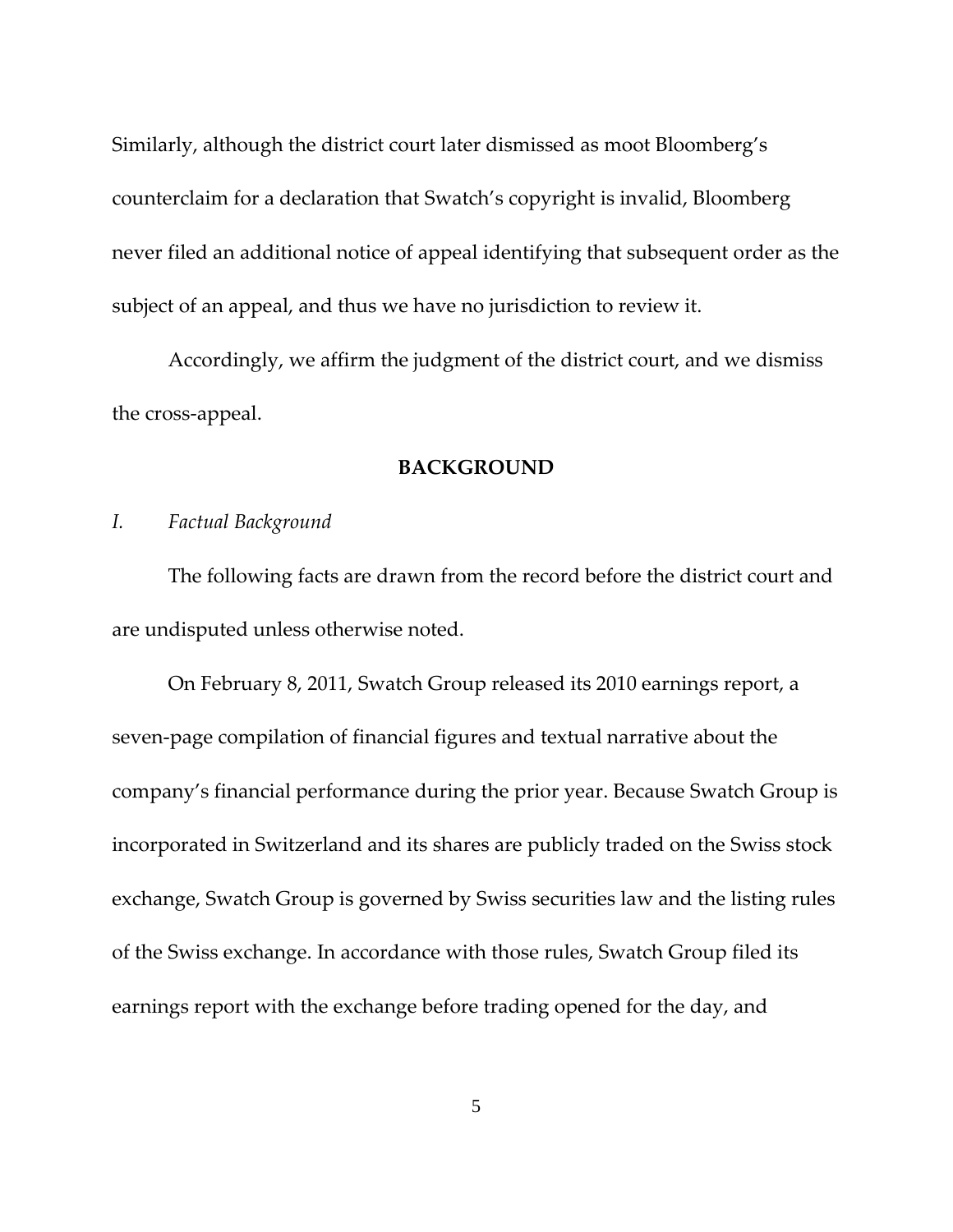simultaneously posted the report in four languages (English, German, French, and Italian) on the Investor Relations section of its website.

After it released this information to the public, Swatch Group held a conference call with an invited group of financial analysts, as is its custom. Swiss law permits public companies to hold this kind of earnings call with a limited group of analysts, provided that the company does not disclose non-public, significantly price-sensitive facts during the call. Here, Swatch Group did not reveal any significantly price-sensitive facts during the call that had not already been revealed in its previously released report. In advance of the call, Swatch Group sent invitations to all 333 financial analysts who were registered with Swatch Group's Investor Relations Department. Swatch Group held the call at 2 p.m. local Swiss time, several hours after it had released the earnings report, in order to allow European, American, and Asian analysts to participate. In the end, approximately 132 analysts joined the call. For Swatch Group's part, its Chief Executive Officer, Chief Financial Officer, and three other senior executives participated in the call from the company's offices in Switzerland.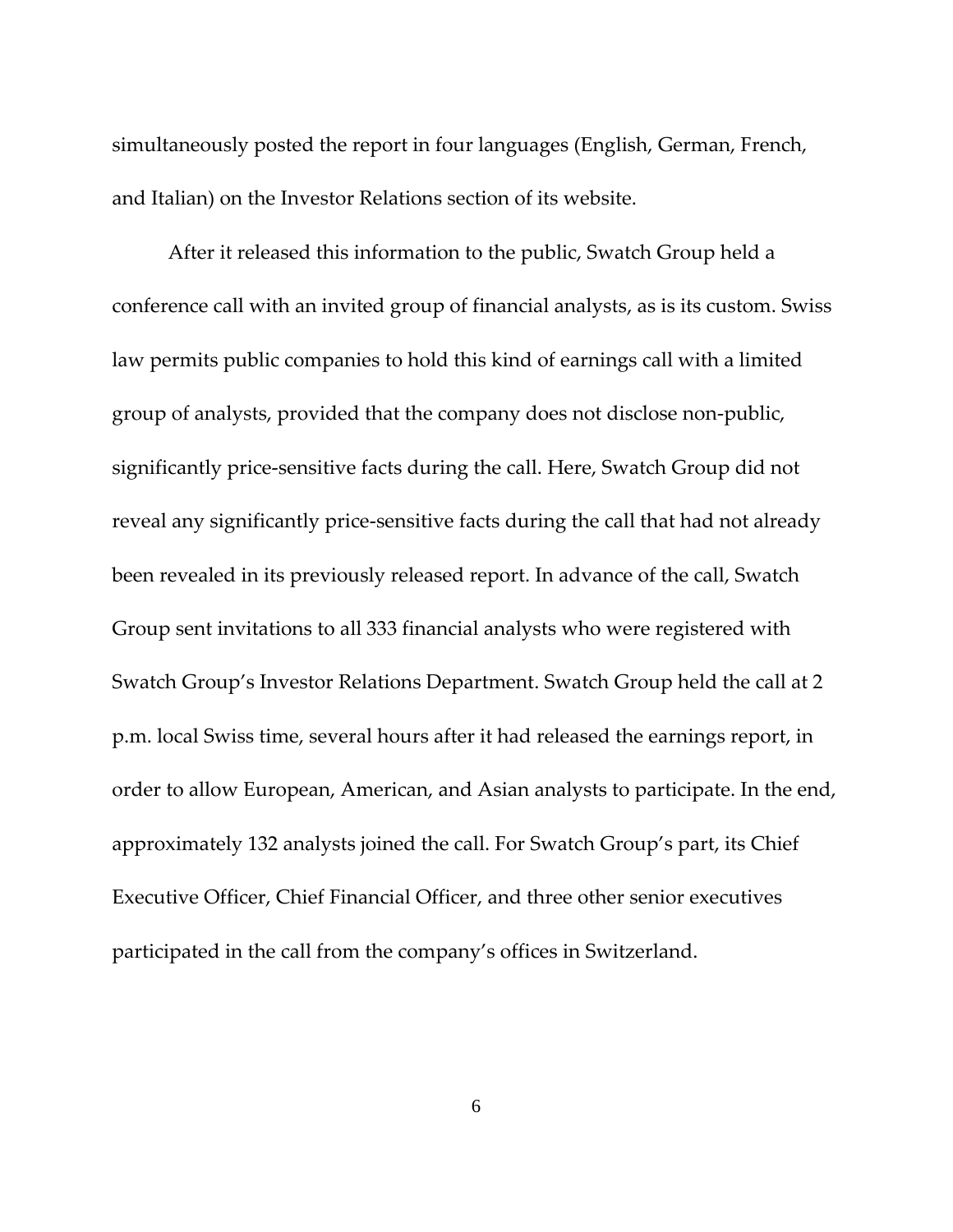At Swatch Group's request, an audio conferencing vendor recorded the entire earnings call as it was in progress. At the beginning of the call, an operator affiliated with the vendor welcomed the analysts to the call and told them, "This call must not be recorded for publication or broadcast." J.A. 22. Swatch Group's executives then provided commentary about the company's financial performance and answered questions posed by fifteen of the analysts. The entire call lasted 132 minutes; Swatch Group executives spoke for approximately 106 of those minutes.

Neither Bloomberg nor any other press organization was invited to the earnings call. Nevertheless, within several minutes after the call ended, Bloomberg obtained a sound recording and written transcript of the call and made them both available online, without alteration or editorial commentary, to subscribers to its online financial research service known as Bloomberg Professional. According to Bloomberg's promotional materials, Bloomberg Professional provides "[a] massive data stream" with "rich content" that is "unparalleled in scope and depth" and is "delivered to your desktop in real time," as well as "access to all the news, analytics, communications, charts,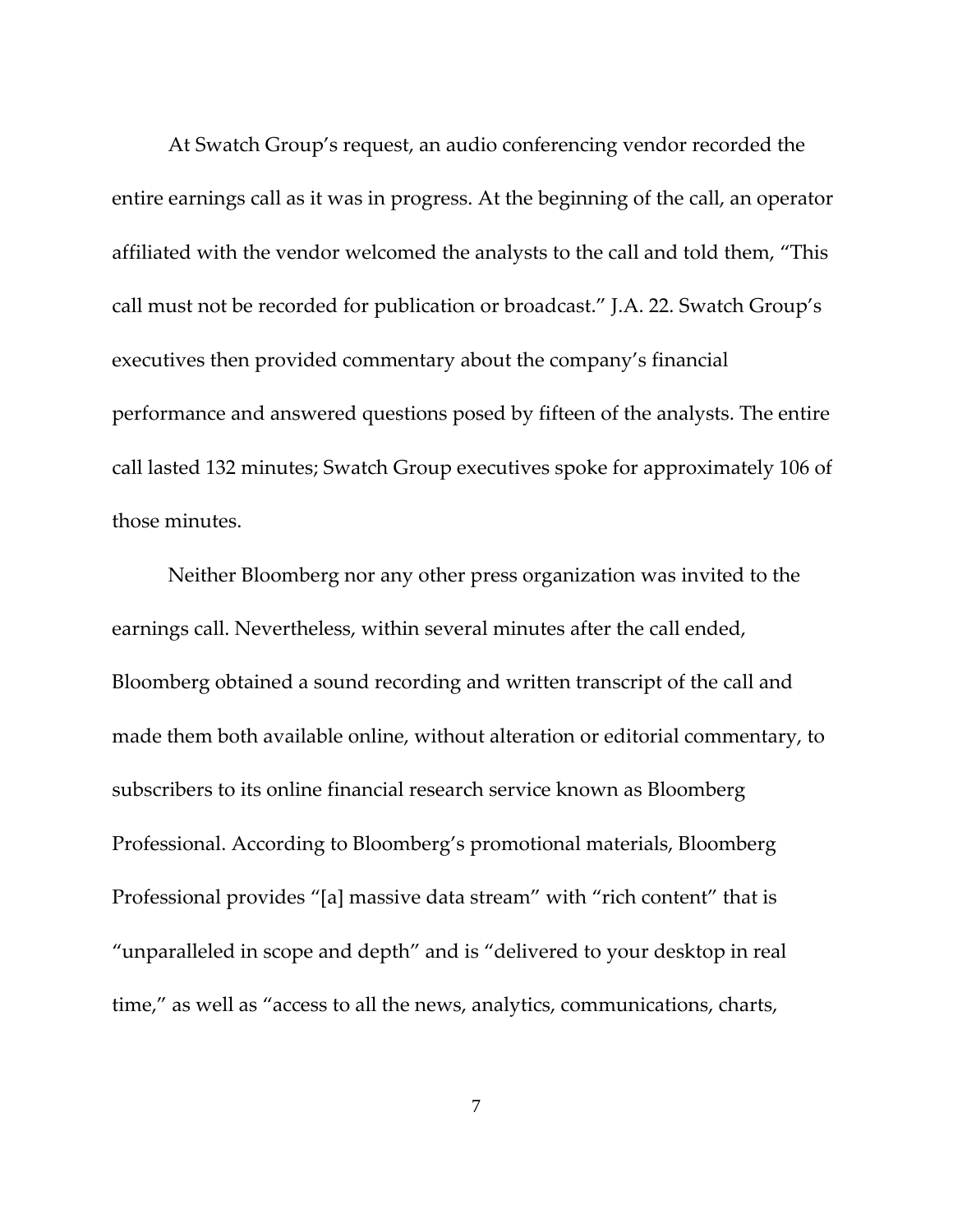liquidity, functionalities and execution services that you need to put knowledge into action." *Id.* 640.

On February 10, 2011, after Swatch Group learned that the recording and transcript had been made available on Bloomberg terminals, Swatch Group sent Bloomberg a cease-and-desist letter demanding that they be removed. Bloomberg refused. On February 14, 2011, Swatch then filed its initial complaint against Bloomberg in this action claiming infringement of its copyright in the sound recording of the earnings call. In an agreement signed by representatives of Swatch Group and Swatch on February 14 and 15, 2011, Swatch Group assigned its interest in the copyright to its subsidiary Swatch.

Two weeks later, on March 2, 2011, Swatch filed an application with the U.S. Copyright Office to register a copyright in a sound recording of the earnings call. The Copyright Office and Swatch then exchanged a series of emails over the scope of the claimed copyright. After Swatch narrowed the copyright to cover only the statements made by Swatch Group executives, and not the statements made by the operator or the questions posed by the analysts, the Copyright Office issued a registration on April 27, 2011.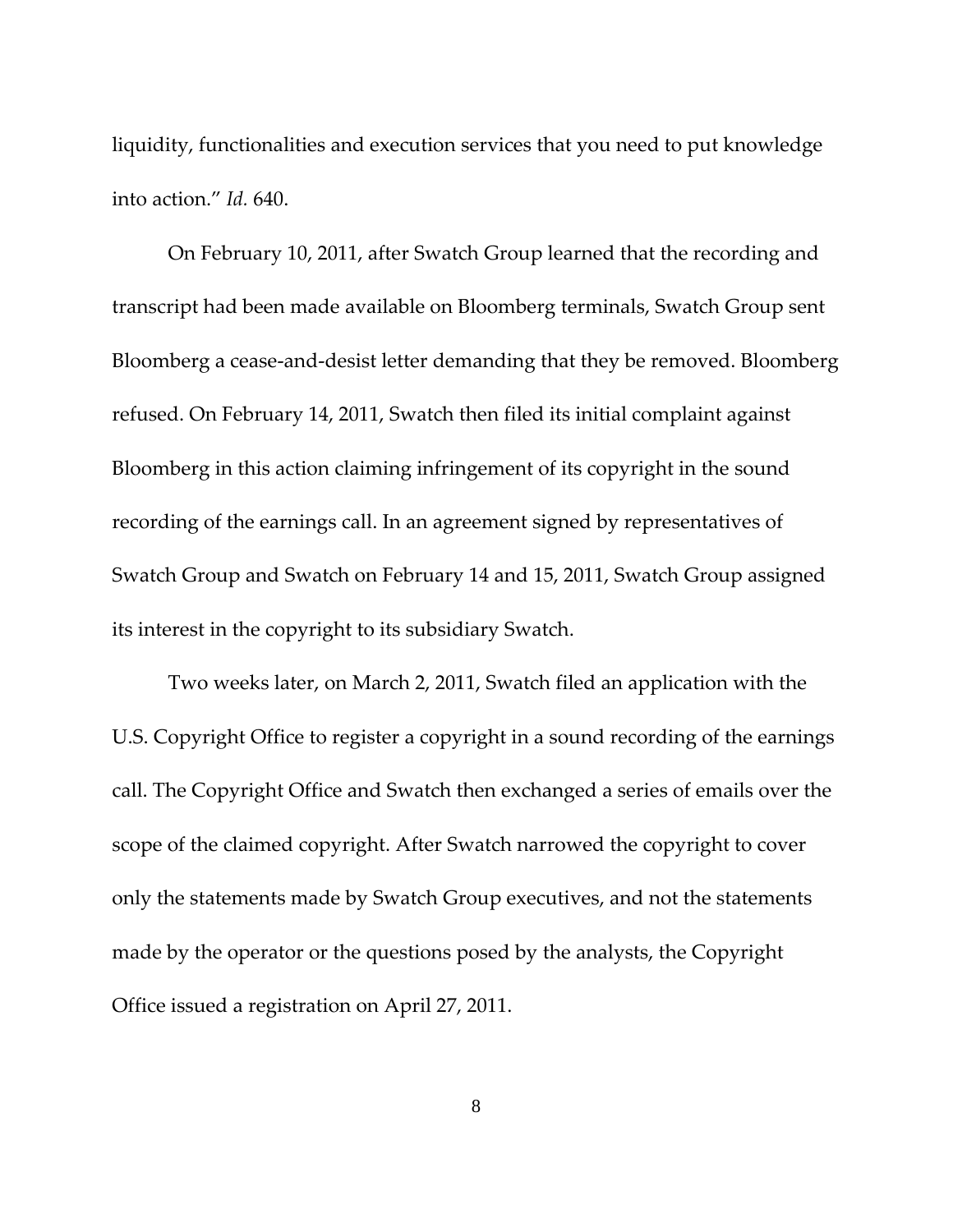## *II. Procedural History*

l

As stated, Swatch filed its initial complaint in this action on February 14, 2011. Swatch then twice amended its complaint; the operative pleading thus is the Second Amended Complaint, filed on May 10, 2011. The Second Amended Complaint alleges that, by recording the earnings call and making the recording available to the public, Bloomberg infringed Swatch's exclusive rights "to reproduce the copyrighted work" and "to distribute copies or phonorecords of the work to the public." 17 U.S.C. § 106(1), (3). Swatch does not challenge Bloomberg's preparation or distribution of the written transcript of the earnings call.<sup>1</sup>

On May 20, 2011, Bloomberg moved under Rule 12(b)(6) to dismiss the Second Amended Complaint for failure to state a claim, arguing *inter alia* that the earnings call was not copyrightable in the first place and that Bloomberg's copying and dissemination of the call was fair use. The district court denied that motion in an order entered on August 30, 2011. *Swatch Grp. Mgmt. Servs. Ltd. v.* 

<sup>&</sup>lt;sup>1</sup> Swatch has disclaimed any such challenge in light of 17 U.S.C. § 114(b), under which a copyright owner's right to prepare derivative works based on a sound recording "is limited to the right to prepare a derivative work in which the actual sounds fixed in the sound recording are rearranged, remixed, or otherwise altered in sequence or quality."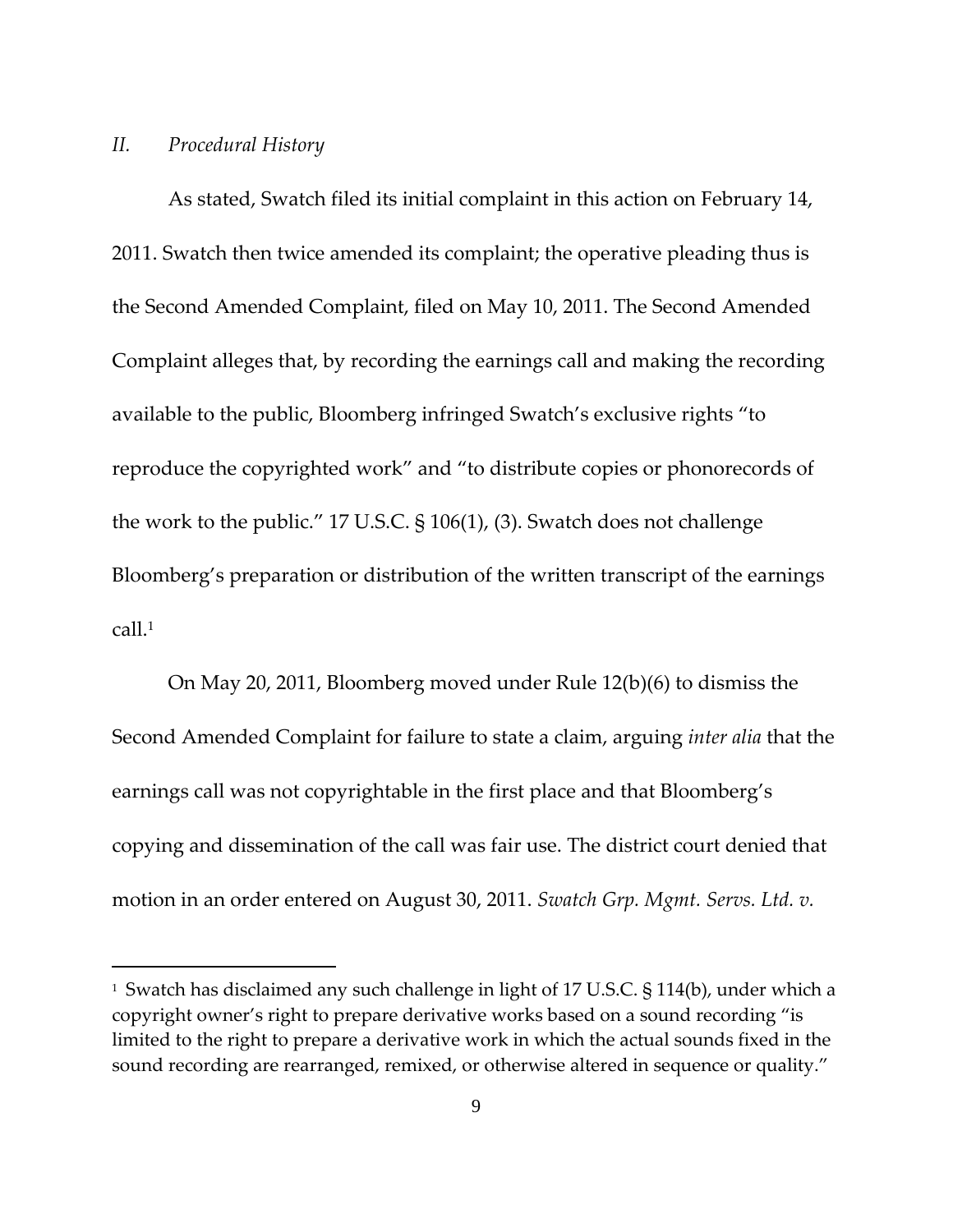*Bloomberg L.P.* ("*Swatch I*"), 808 F. Supp. 2d 634 (S.D.N.Y. 2011). The district court found that the recording was copyrightable, *id.* at 638–39, and declined to address the "fact-intensive" questions implicated by Bloomberg's fair use defense on a motion to dismiss, *id.* at 641.

At an in-court conference held two weeks later on September 16, 2011, however, the district court informed the parties of its belief that it could resolve the case through a motion for judgment on the pleadings, and directed Swatch to file such a motion. Swatch moved as directed on October 21, 2011, and Bloomberg opposed. The district court held oral argument on December 12, 2011, at which it denied Swatch's motion and explained that, in the court's view, "defendant's use qualifies as fair use." J.A. 581. Later that day, the district court issued a summary order stating that it had "preliminarily granted judgment to Defendant on the basis that if Defendant's alleged actions constitute infringement, they are protected as fair use." *Id.* 584. The order directed Swatch to submit "a brief regarding the existence of any triable issues of material fact with respect to Defendant's fair use affirmative defense." *Id.* Swatch did so, pointing out that it had taken no discovery in the action.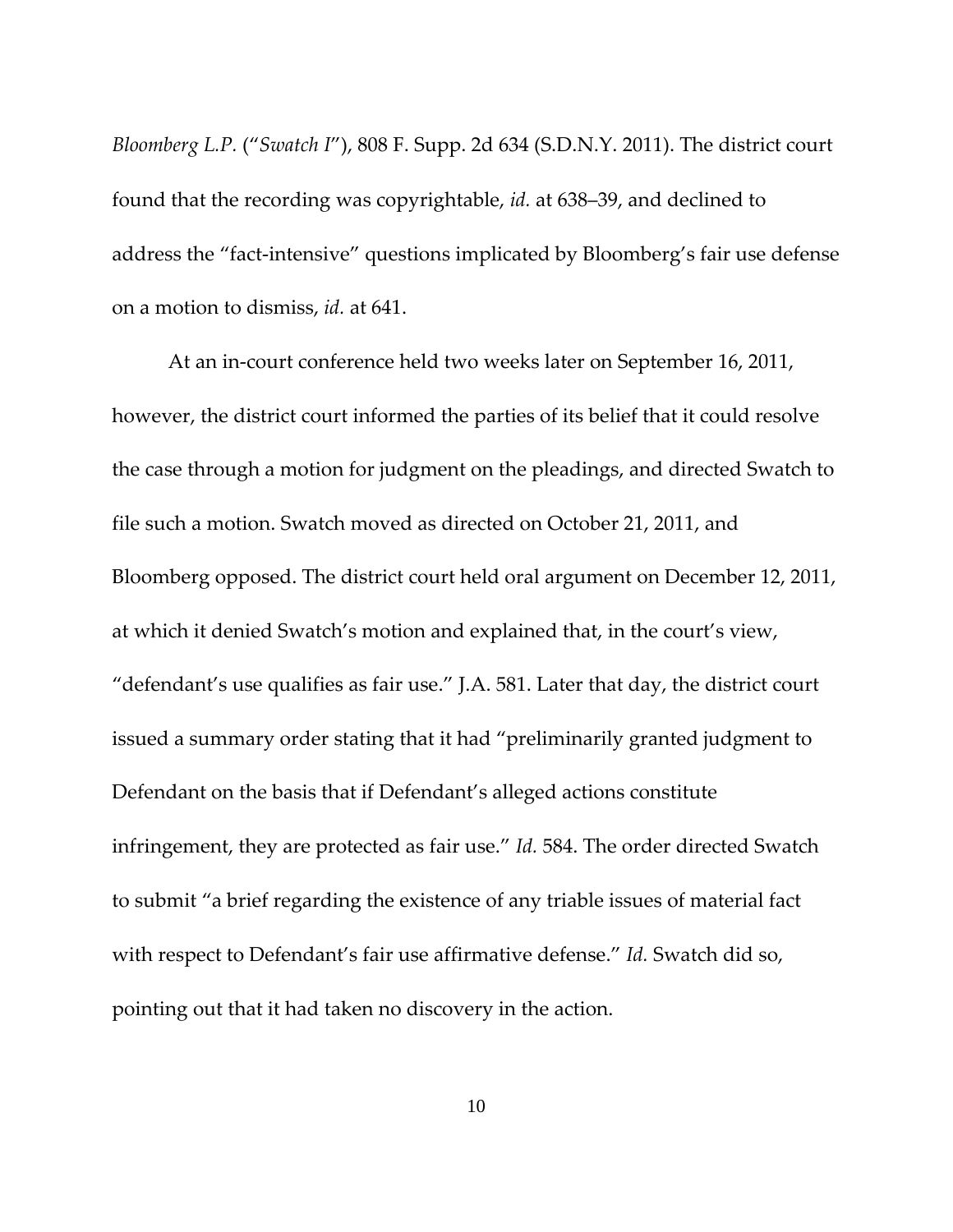In an opinion and order entered on May 17, 2012, the district court *sua sponte* granted summary judgment to Bloomberg, finding that Bloomberg's copying and dissemination of the recording qualify as fair use. *Swatch Grp. Mgmt. Servs. Ltd. v. Bloomberg L.P.* ("*Swatch II*"), 861 F. Supp. 2d 336 (S.D.N.Y. 2012). On May 18, 2012, the clerk of the district court entered judgment "in favor of defendant." J.A. 7.

On June 14, 2012, Swatch filed a timely notice of appeal from that judgment. On June 28, 2012, Bloomberg filed a notice of cross-appeal from the same judgment, and on July 24, 2012, Swatch moved to dismiss the cross-appeal. On August 27, 2012, after the parties had filed a stipulation of dismissal without prejudice to reinstatement under Local Rule 42.1, the district court issued an order dismissing as moot all of Bloomberg's counterclaims, including the counterclaim for a declaration that Swatch's copyright is invalid. On November 13, 2012, upon receipt of a letter from Swatch, the Clerk reinstated the appeal. Finally, on January 14, 2013, the motions panel of this Court referred Swatch's motion to dismiss the cross-appeal to the merits panel.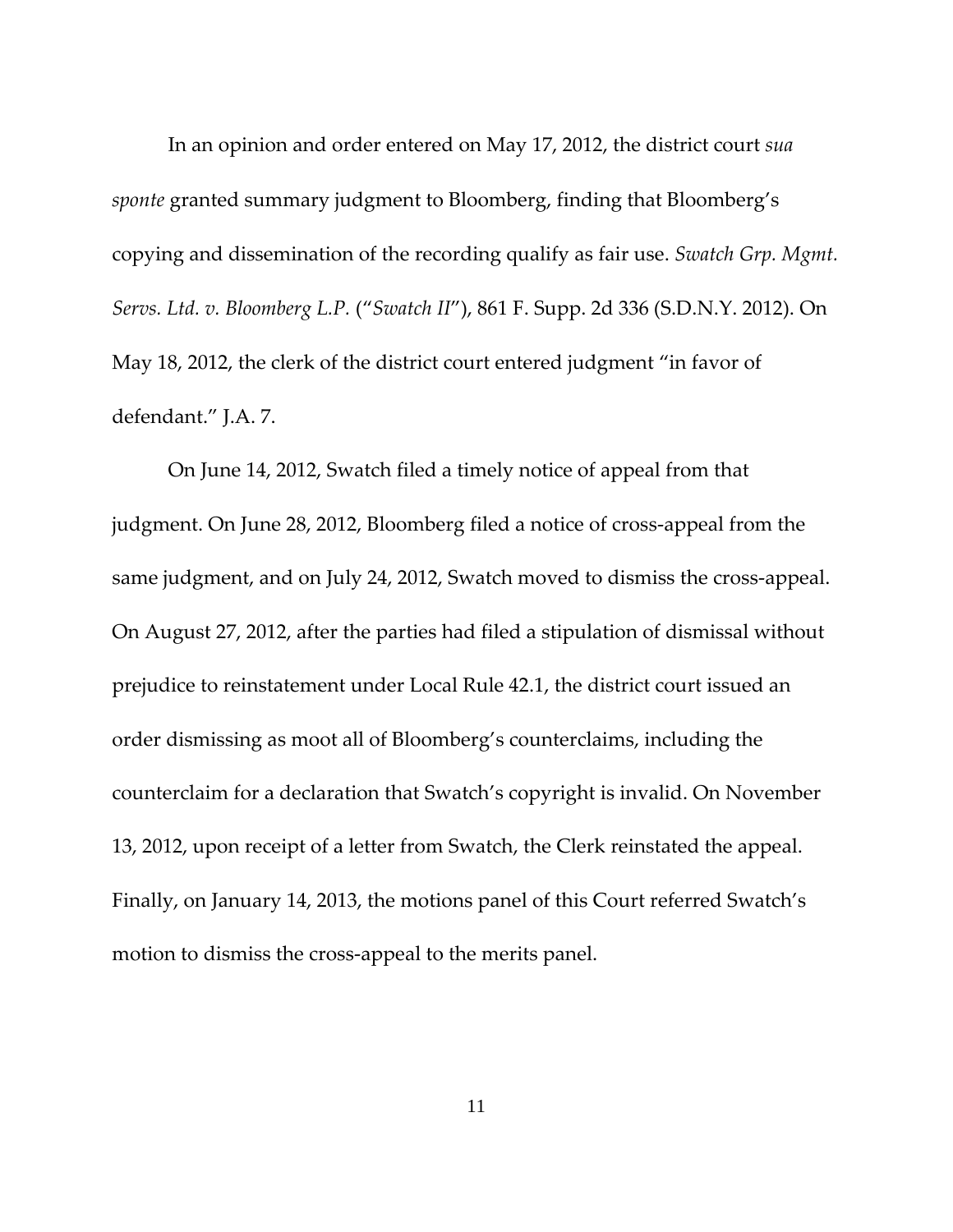#### **DISCUSSION**

We review a district court's grant of summary judgment *de novo*, resolving all ambiguities and drawing all reasonable inferences against the moving party. *See Garanti Finansal Kiralama A.S. v. Aqua Marine & Trading Inc.*, 697 F.3d 59, 63–64 (2d Cir. 2012). Summary judgment is appropriate only where the record shows "that there is no genuine dispute as to any material fact and that the movant is entitled to judgment as a matter of law." Fed. R. Civ. P. 56(a). Under Federal Rule of Civil Procedure 56(f), district courts have discretion to grant summary judgment *sua sponte* "[a]fter giving notice and a reasonable time to respond" and "after identifying for the parties material facts that may not be genuinely in dispute." Fed. R. Civ. P. 56(f), (f)(3); *see also Celotex Corp. v. Catrett*, 477 U.S. 317, 326 (1986) ("[D]istrict courts are widely acknowledged to possess the power to enter summary judgments *sua sponte*, so long as the losing party was on notice that [it] had to come forward with all of [its] evidence."). Before granting summary judgment *sua sponte*, however, a district court "must assure itself that following the procedures set out in Rule 56[(a)–(e)] would not alter the outcome." *Ramsey v. Coughlin*, 94 F.3d 71, 74 (2d Cir. 1996). In other words, "[d]iscovery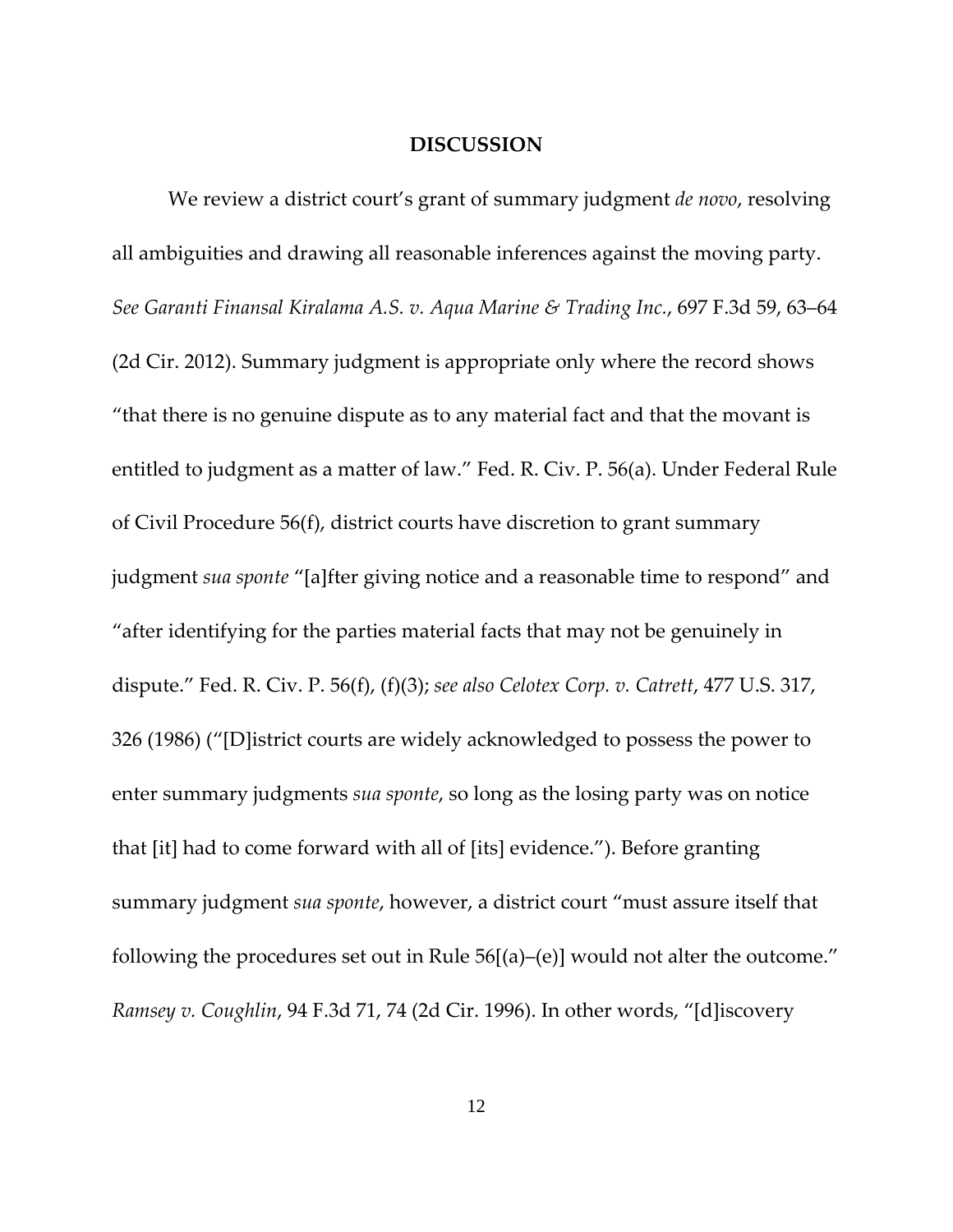must either have been completed, or it must be clear that further discovery would be of no benefit," such that "the record . . . reflect[s] the losing party's inability to enhance the evidence supporting its position and the winning party's entitlement to judgment." *Id.*<sup>2</sup>

*I. Fair Use*

l

The Copyright Act of 1976 grants copyright holders a bundle of exclusive rights, including the rights to "reproduce, perform publicly, display publicly, prepare derivative works of, and distribute copies of" the copyrighted work. *Arista Records LLC v. Doe 3*, 604 F.3d 110, 117 (2d Cir. 2010) (citing 17 U.S.C. § 106). Because copyright law recognizes the need for "breathing space," *Campbell v. Acuff-Rose Music, Inc.*, 510 U.S. 569, 579 (1994), however, a defendant who otherwise would have violated one or more of these exclusive rights may avoid liability if he can establish that he made "fair use" of the copyrighted material. Though of common-law origin, the doctrine of fair use is now codified at 17

<sup>2</sup> Although *Ramsey* was decided before Rule 56 was amended in 2010 to provide express procedures governing the grant of summary judgment independent of a motion, its statements regarding the care a district court must take before *sua sponte* granting summary judgment remain good law. *See* Fed. R. Civ. P. 56, advisory comm. notes (2010 Amendments) ("Subdivision (f) brings into Rule 56 text a number of related procedures that have grown up in practice.").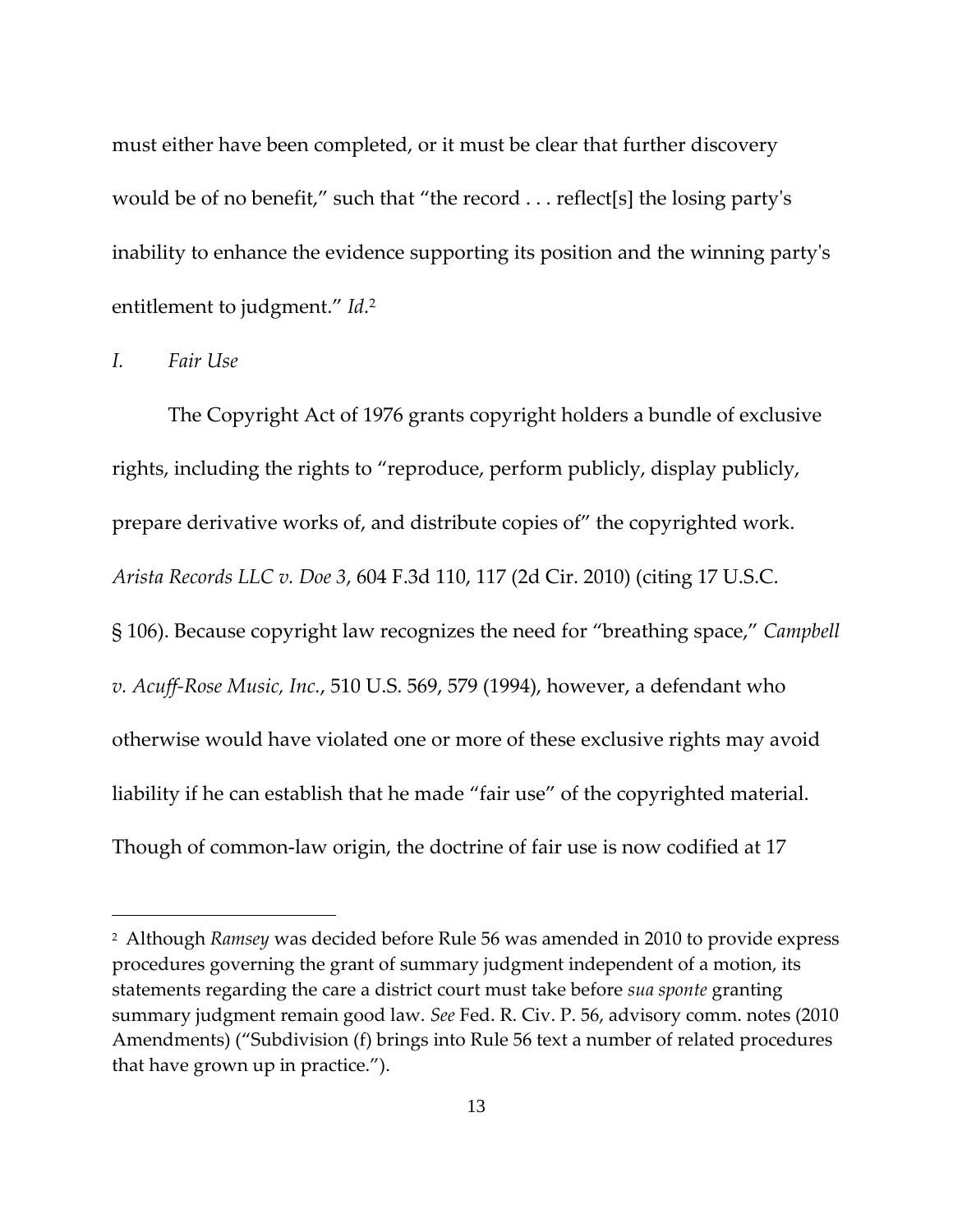U.S.C. § 107, which provides that "the fair use of a copyrighted work . . . for purposes such as criticism, comment, news reporting, teaching (including multiple copies for classroom use), scholarship, or research, is not an infringement of copyright."

To evaluate whether a particular use qualifies as "fair use," we must engage in "an open-ended and context-sensitive inquiry." *Blanch v. Koons*, 467 F.3d 244, 251 (2d Cir. 2006). The Copyright Act directs that, in determining whether a particular use is fair, "the factors to be considered shall include":

(1) the purpose and character of the use, including whether such use is of a commercial nature or is for nonprofit educational purposes;

(2) the nature of the copyrighted work;

(3) the amount and substantiality of the portion used in relation to the copyrighted work as a whole; and

(4) the effect of the use upon the potential market for or value of the copyrighted work.

17 U.S.C. § 107. Though mandatory, these four factors are non-exclusive.

Moreover, "[a]lthough defendants bear the burden of proving that their use was

fair, they need not establish that each of the factors set forth in § 107 weighs in

their favor." *NXIVM Corp. v. Ross Inst.*, 364 F.3d 471, 476–77 (2d Cir. 2004)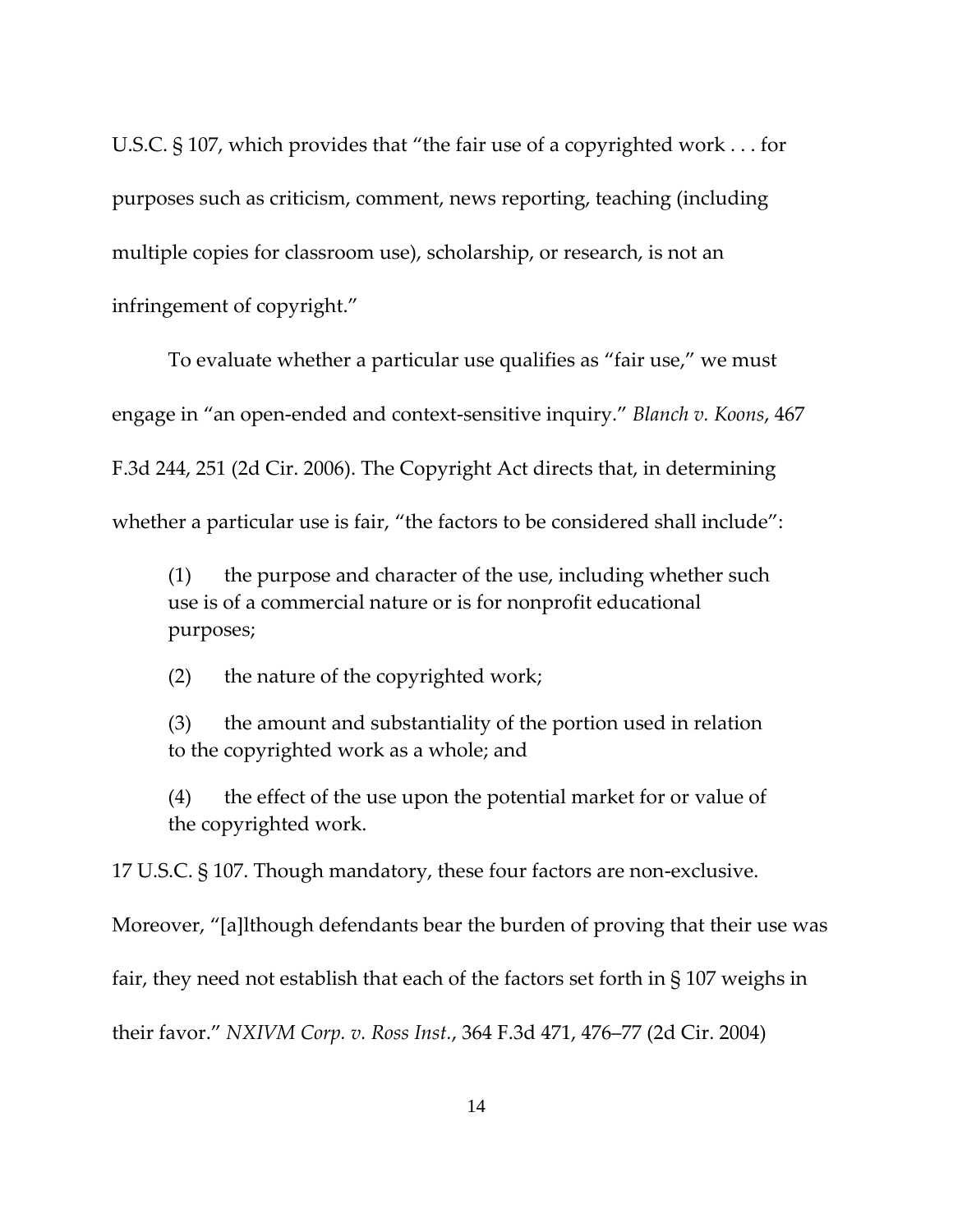(internal citation omitted). Rather, "[a]ll [factors] are to be explored, and the results weighed together, in light of the purposes of copyright." *Campbell*, 510 U.S. at 578. "The ultimate test of fair use is whether the copyright law's goal of promoting the Progress of Science and useful Arts would be better served by allowing the use than by preventing it." *Bill Graham Archives v. Dorling Kindersley Ltd.*, 448 F.3d 605, 608 (2d Cir. 2006) (quoting *Castle Rock Entm't, Inc. v. Carol Publi'g Grp.*, 150 F.3d 132, 141 (2d Cir. 1998)) (ellipsis omitted).

The determination of fair use is a mixed question of fact and law. *Harper & Row Publishers, Inc. v. Nation Enters.*, 471 U.S. 539, 560 (1985). While we have reversed district courts that too hastily resolved factual questions relevant to fair use on summary judgment, *see, e.g.*, *Ringgold v. Black Entm'nt Television, Inc.*, 126 F.3d 70, 81 (2d Cir. 1997), "this [C]ourt has on a number of occasions resolved fair use determinations at the summary judgment stage where there are no genuine issues of material fact." *Blanch*, 467 F.3d at 250 (quoting *Castle Rock Entm't*, 150 F.3d at 137) (ellipsis omitted).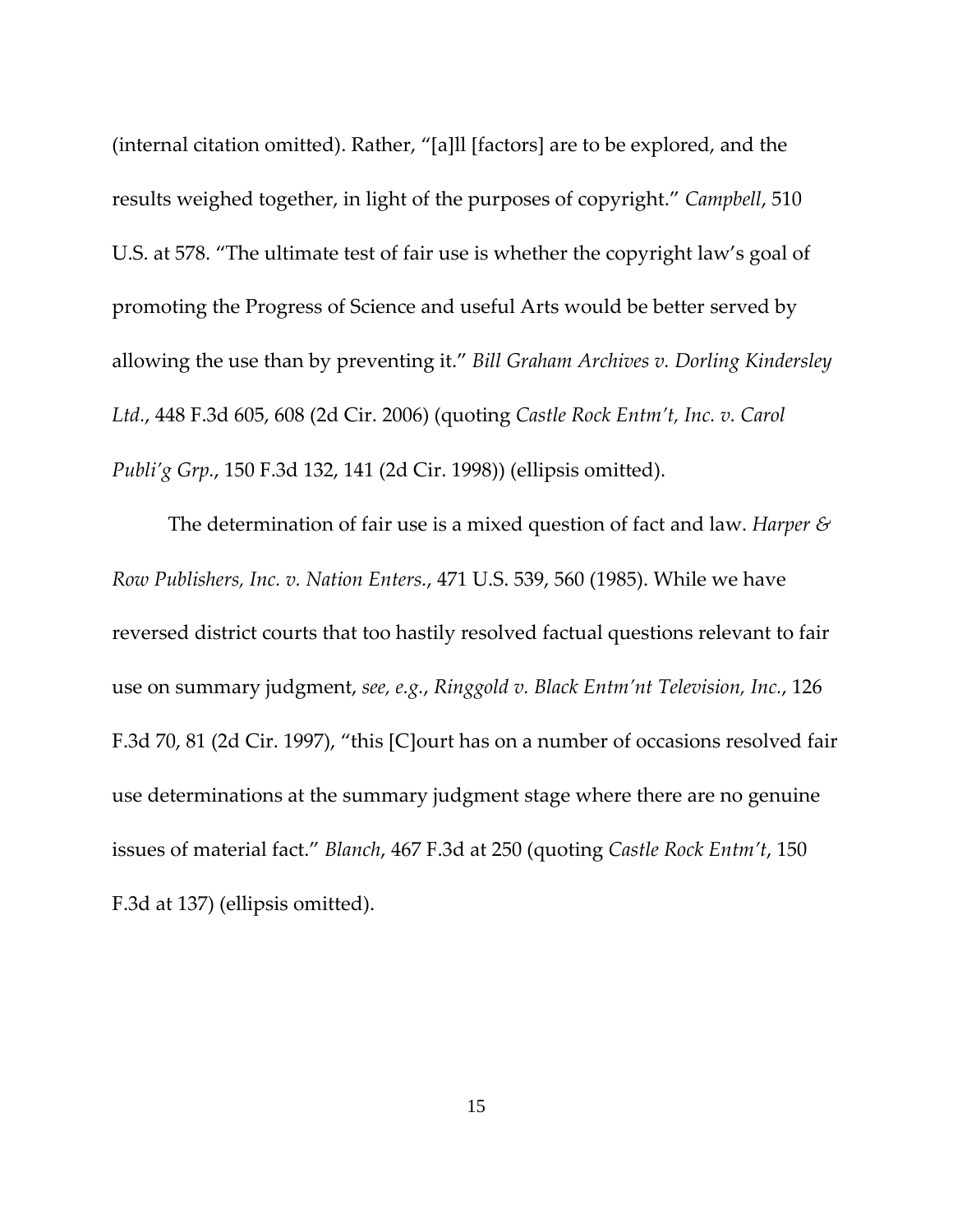## A. Purpose and Character of Use

We turn first to "the purpose and character of the use." 17 U.S.C. § 107(1). This statutory factor encompasses within it a number of distinct considerations, including "whether [the] use is of a commercial nature or is for nonprofit educational purposes," *id.*; whether the use is "transformative" or "merely supersedes the objects of the original creation," *Campbell*, 510 U.S. at 579 (quotation marks and brackets omitted); whether the defendant acted in good faith, *see NXIVM*, 364 F.3d at 478; and whether the defendant engaged in "news reporting" or another activity illustratively listed in § 107 as indicative of fair use, *see Harper & Row*, 471 U.S. at 561. Below, the district court found that this factor as a whole favored fair use because "[Bloomberg]'s work as a prominent gatherer and publisher of business and financial information serves an important public interest, for the public is served by the full, timely and accurate dissemination of business and financial news." *Swatch II*, 861 F. Supp. 2d at 340.

Swatch argues that this conclusion was error for several reasons. First, Swatch contends that the district court improperly accepted Bloomberg's unsubstantiated claim that it had engaged in "news reporting." Swatch notes that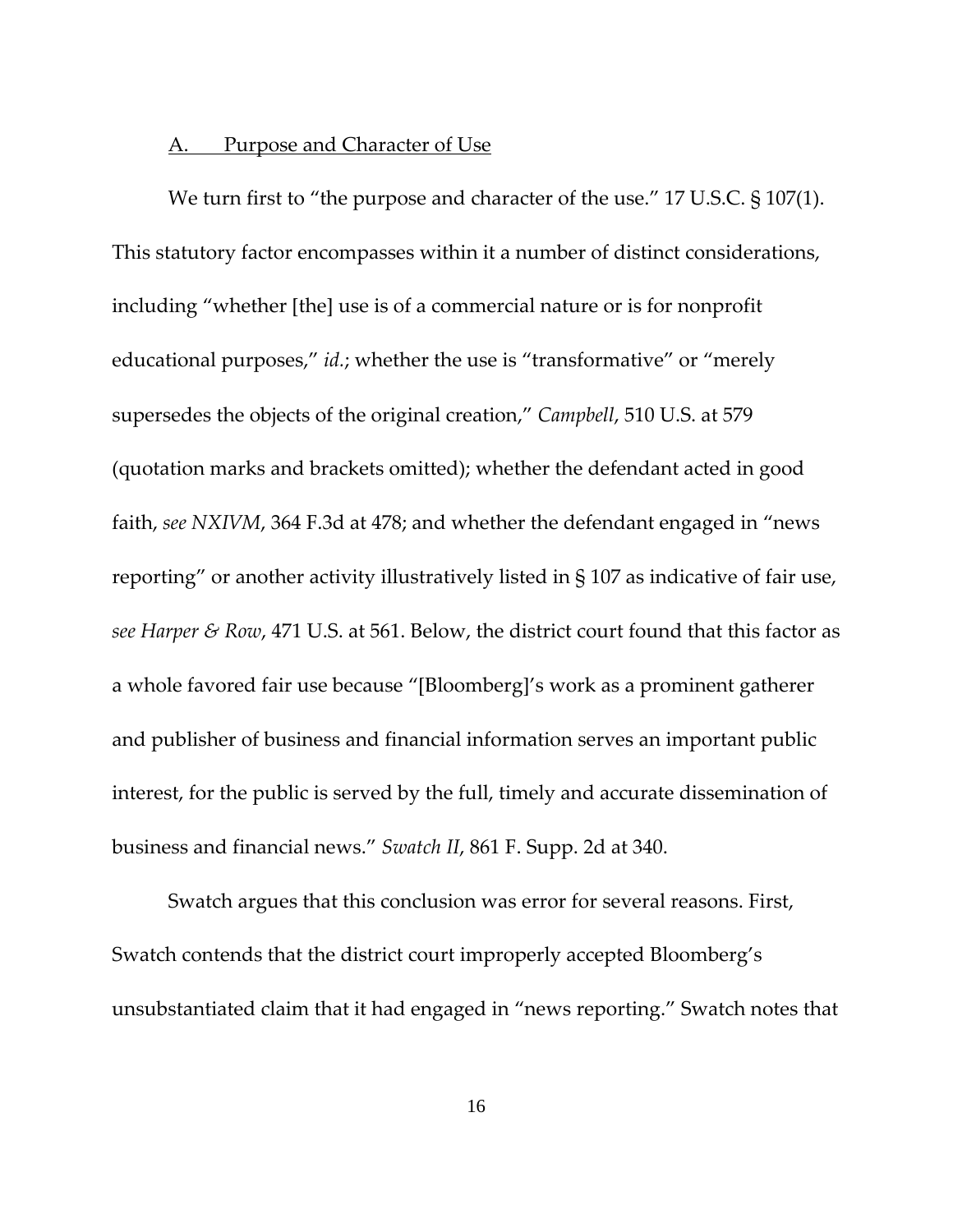Bloomberg itself has characterized its Bloomberg Professional service as delivering both financial "news" and "data," and argues that the district court erred in denying Swatch the chance to develop facts in discovery to show that the sound recording at issue here is the latter and not the former. Similarly, Swatch argues that the district court improperly denied Swatch the chance to develop facts relevant to Bloomberg's state of mind. Swatch acknowledges that the district court "credited [Swatch]'s allegations that [Bloomberg] was not authorized to access the Earnings Call and that [Bloomberg]'s publication of the Infringing Work violated [Swatch Group's] directive," *Swatch II*, 861 F. Supp. 2d at 343, but argues that Swatch should have been able to take discovery into whether Bloomberg *knew* at the time that obtaining and publishing the recording violated Swatch Group's directive. Swatch also argues that it should have been permitted to take discovery into whether Bloomberg Professional subscribers actually choose to access information about earnings calls by listening to recordings, or instead by reading written transcripts or articles. More broadly, Swatch argues that the district court gave insufficient weight to the fact that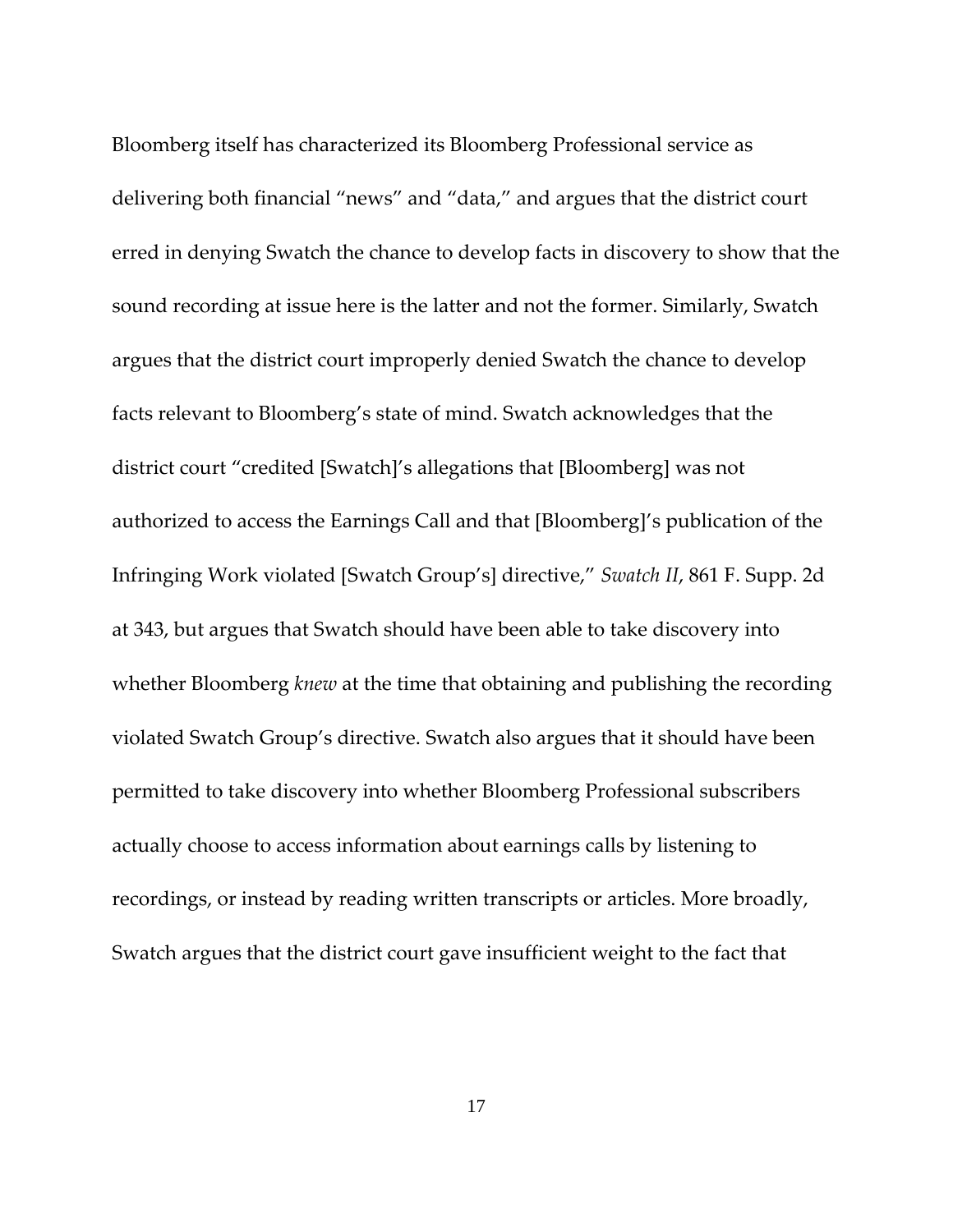Bloomberg's use was commercial and did not transform the underlying recording.

We find these arguments unpersuasive and hold that the first statutory factor favors fair use here. To begin with, whether one describes Bloomberg's activities as "news reporting," "data delivery," or any other turn of phrase, there can be no doubt that Bloomberg's purpose in obtaining and disseminating the recording at issue was to make important financial information about Swatch Group available to American investors and analysts. That kind of information is of critical importance to American securities markets. Indeed, as Bloomberg points out, the Securities and Exchange Commission ("SEC") has mandated that when American companies disclose this kind of material nonpublic information, they must make it available to the public immediately. *See* Regulation FD, 17 C.F.R. § 243.100. At a minimum, a use of copyrighted material that serves this public purpose is very closely analogous to "news reporting," which is indicative of fair use. *See Harper & Row*, 471 U.S. at 561 ("News reporting is one of the examples enumerated in § 107 to 'give some idea of the sort of activities the courts might regard as fair use under the circumstances.'" (quoting S. Rep. No.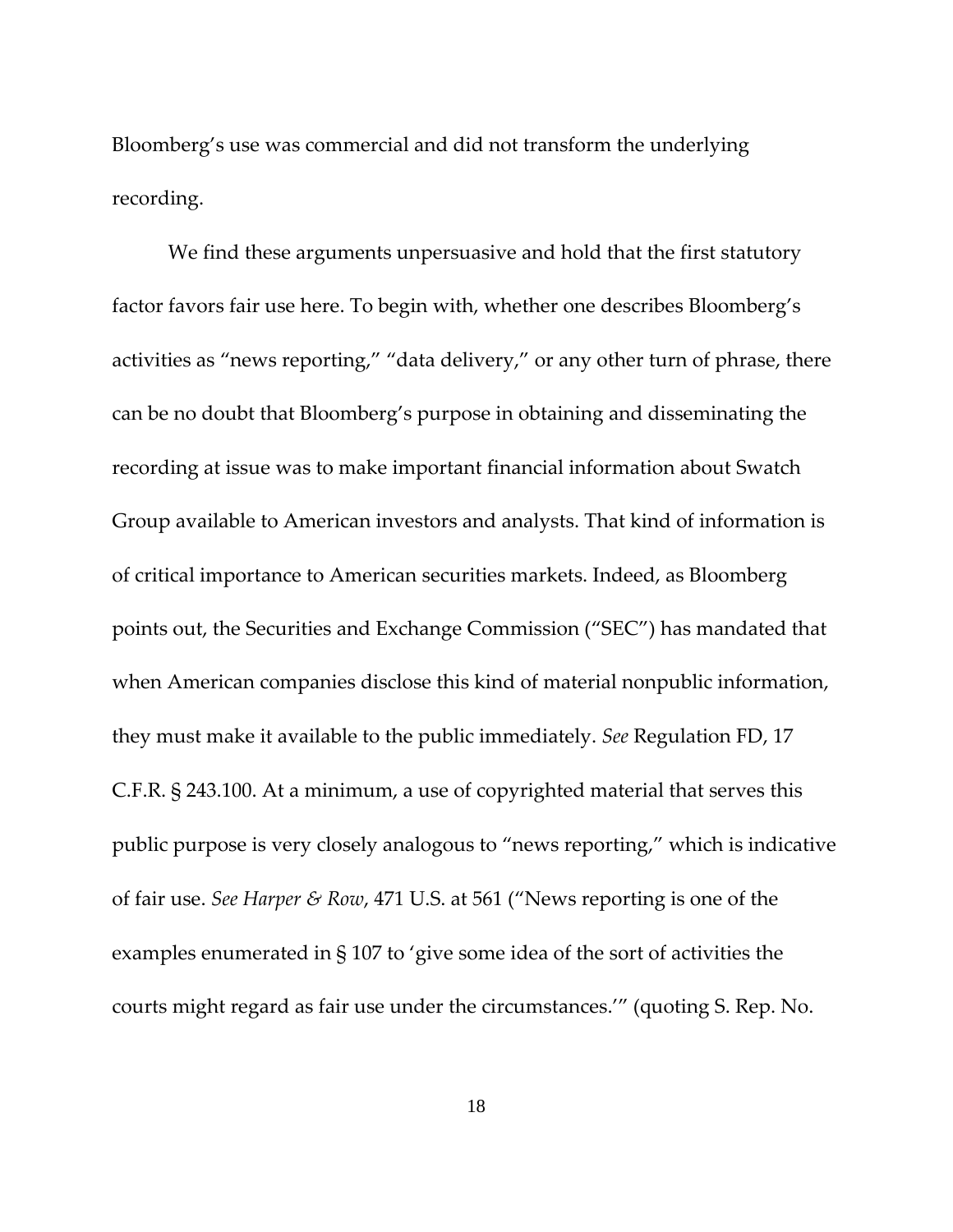94-473, at 61 (1975)). We agree with the district court, moreover, that this important public purpose underlying Bloomberg's use overcomes the countervailing weight we would otherwise give to Bloomberg's clandestine methods and the commercial, nontransformative nature of its use.<sup>3</sup>

Seizing on Bloomberg's citation to Regulation FD, Swatch protests that in crafting that regulation, the SEC expressly exempted "foreign private issuer[s]" like Swatch Group that are "incorporated or organized under the laws of [a] foreign country." 17 C.F.R. §§ 243.101(b), 230.405. In fact, as initially proposed, Regulation FD would have applied to such issuers, *see* Selective Disclosure and Insider Trading, 64 Fed. Reg. 72,590, 72,597 (Dec. 28, 1999), but the SEC ultimately "determined to exempt foreign private issuers . . . as it has in the past exempted them from certain U.S. reporting requirements such as Forms 10-Q and 8-K," Selective Disclosure and Insider Trading, 65 Fed. Reg. 51,716, 51,724 (Aug. 24, 2000). Swatch thus argues that giving weight to a public interest in the

l

<sup>&</sup>lt;sup>3</sup> We have held that where "the allegedly infringing work fits the description of uses described in § 107," there is "a strong presumption that factor one favors the defendant." *NXIVM*, 364 F.3d at 477 (quoting *Wright v. Warner Books, Inc.*, 953 F.2d 731, 736 (2d Cir. 1991)). Resolving all factual disputes in Swatch's favor, we assume here that Bloomberg's use falls outside of the core notion of "news reporting" Congress envisioned when it enacted § 107. We therefore will not apply the presumption.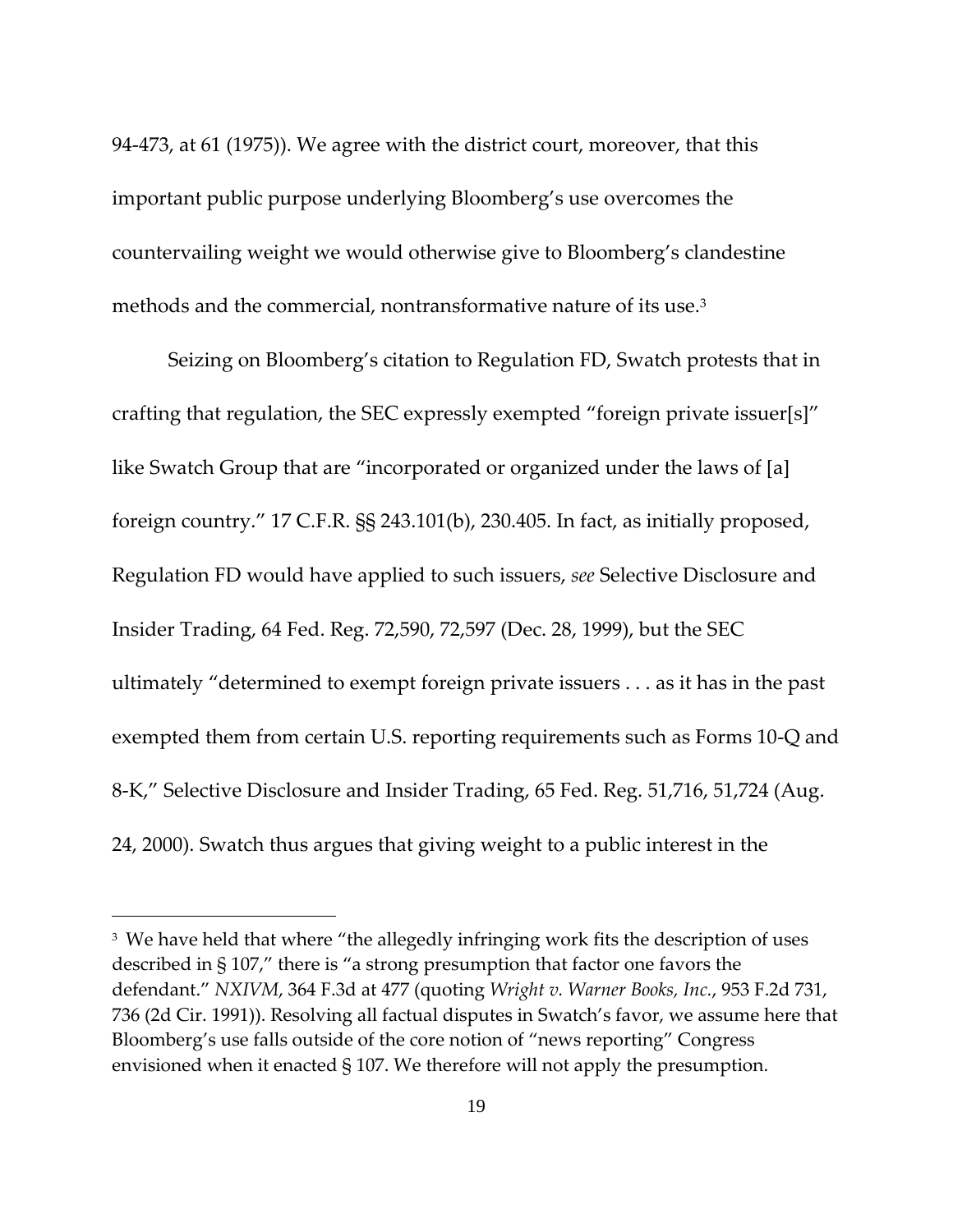dissemination of important financial information in this case would in effect erase foreign issuers' exemption from Regulation FD and set up organizations like Bloomberg as private enforcers of U.S. public disclosure rules.

This argument, however, misapprehends the limited relevance of Regulation FD to this case. The regulation merely provides additional support for a proposition that would be clear in any event: American investors and analysts have an interest in obtaining important financial information about companies whose securities are traded in American markets. The fact that the SEC has chosen not to require foreign issuers to follow certain disclosure rules imposed on domestic issuers in no way implies that information about foreign issuers is irrelevant to American markets. Indeed, Swatch Group recognized as much by scheduling its earnings call at a time when American analysts would be able to attend. Accordingly, contrary to Swatch's suggestion, nothing in our decision today subjects Swatch Group or any other foreign issuer to the requirements of Regulation FD. Nor do we hold that a foreign issuer's failure to follow Regulation FD prevents it from enforcing its copyrights in the United States. We merely hold that where a financial research service obtains and disseminates important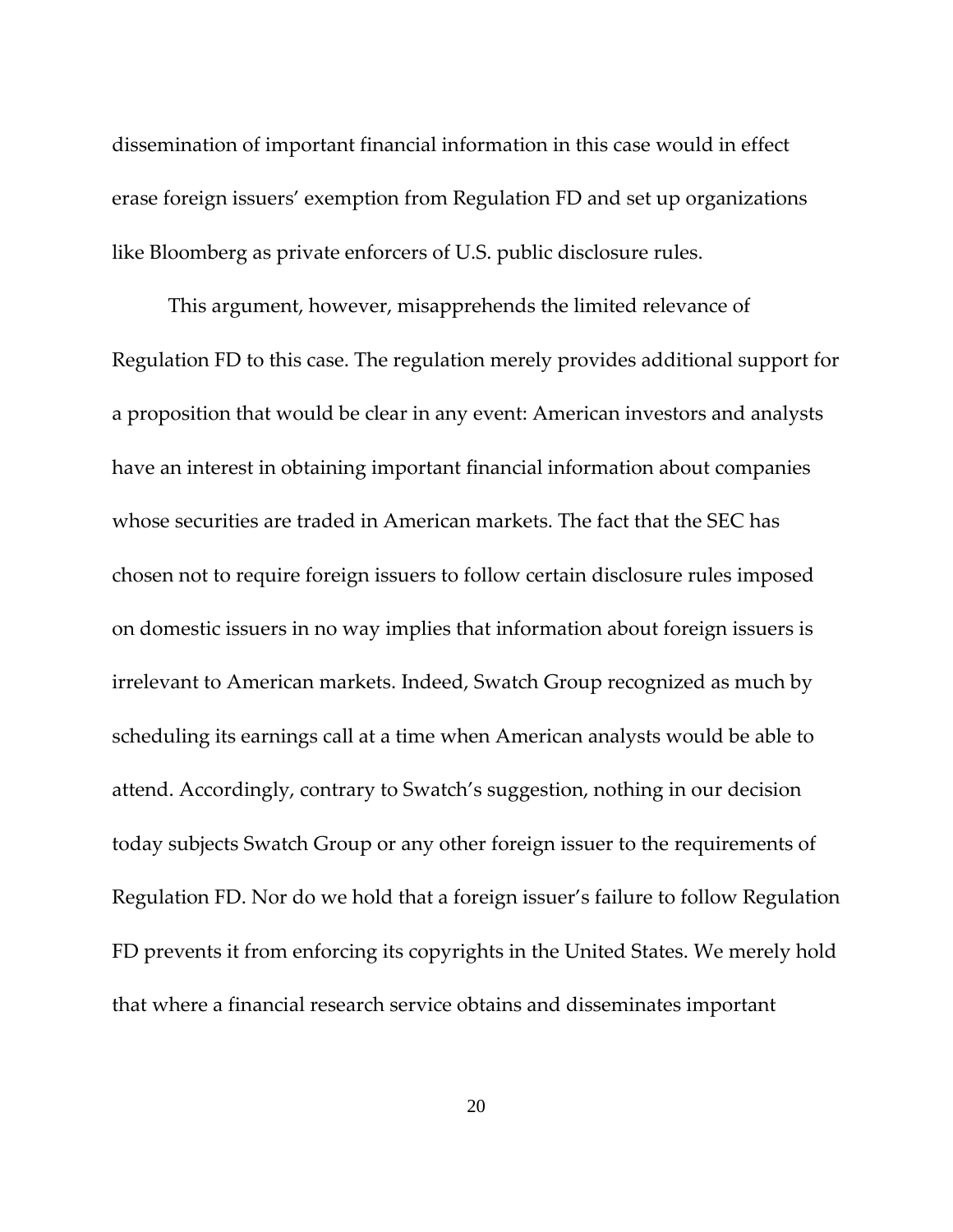financial information about a foreign company in order to make that information available to American investors and analysts, that purpose supports a finding of fair use.

Swatch stands on firmer ground when it stresses the commercial nature of Bloomberg's use. Section 107 expressly directs courts to consider whether the use "is of a commercial nature or is for nonprofit educational purposes," 17 U.S.C. § 107(1), and we have held that "[t]he greater the private economic rewards reaped by the secondary user (to the exclusion of broader public benefits), the more likely the first factor will favor the copyright holder and the less likely the use will be considered fair." *Am. Geophysical Union v. Texaco Inc.*, 60 F.3d 913, 922 (2d Cir. 1994). It is undisputed here that Bloomberg is a commercial enterprise and that Bloomberg Professional is a subscription service available to paying users. At the same time, we have recognized that "[a]lmost all newspapers, books and magazines are published by commercial enterprises that seek a profit," *Consumers Union of U.S., Inc. v. Gen. Signal Corp.*, 724 F.2d 1044, 1049 (2d Cir. 1983), and have discounted this consideration where "the link between [the defendant]'s commercial gain and its copying is . . . attenuated" such that it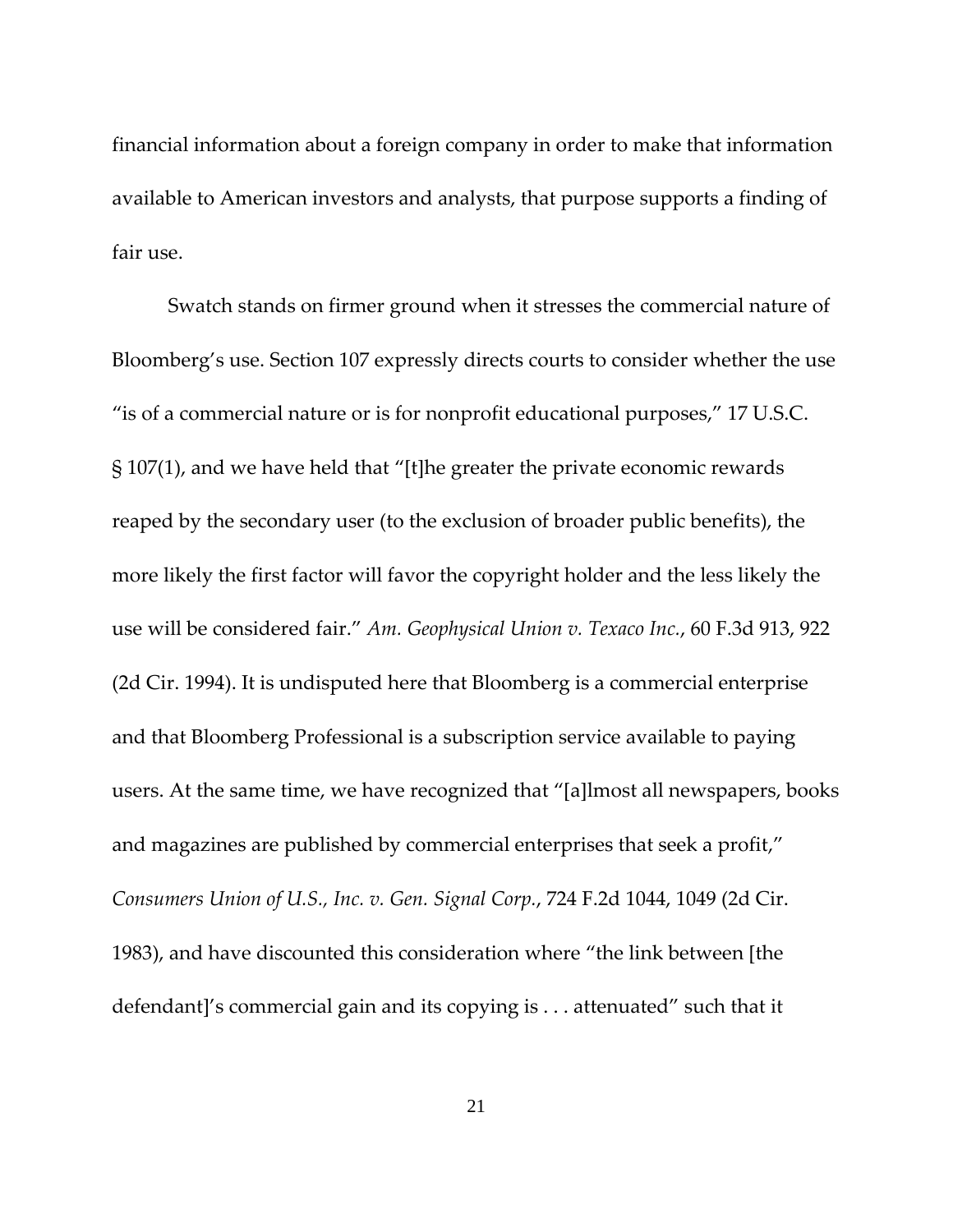would be misleading to characterize the use as "commercial exploitation." *Am. Geophysical Union*, 60 F.3d at 922. Here, Swatch does not contest that Bloomberg Professional is a multifaceted research service, of which disseminating sound recordings of earnings calls is but one small part. Moreover, it would strain credulity to suggest that providing access to Swatch Group's earnings call more than trivially affected the value of that service. So while we will not ignore the commercial nature of Bloomberg's use, we assign it somewhat reduced weight.

Bloomberg's lack of good faith likewise merits relatively little weight in this case. "[W]hile the good or bad faith of a defendant generally should be considered, it generally contributes little to fair use analysis." *NXIVM*, 364 F.3d at 479 n.2 (citing *Campbell*, 510 U.S. at 585 n. 18). Bloomberg does not dispute that it obtained the recording of the earnings call in violation of Swatch Group's express directive that the call "must not be recorded for publication or broadcast," J.A. 22, and, resolving all factual disputes in Swatch's favor, we must assume Bloomberg was fully aware that its use was contrary to Swatch Group's instructions. But Bloomberg's overriding purpose here was not to "scoop[]" Swatch or "supplant the copyright holder's commercially valuable right of first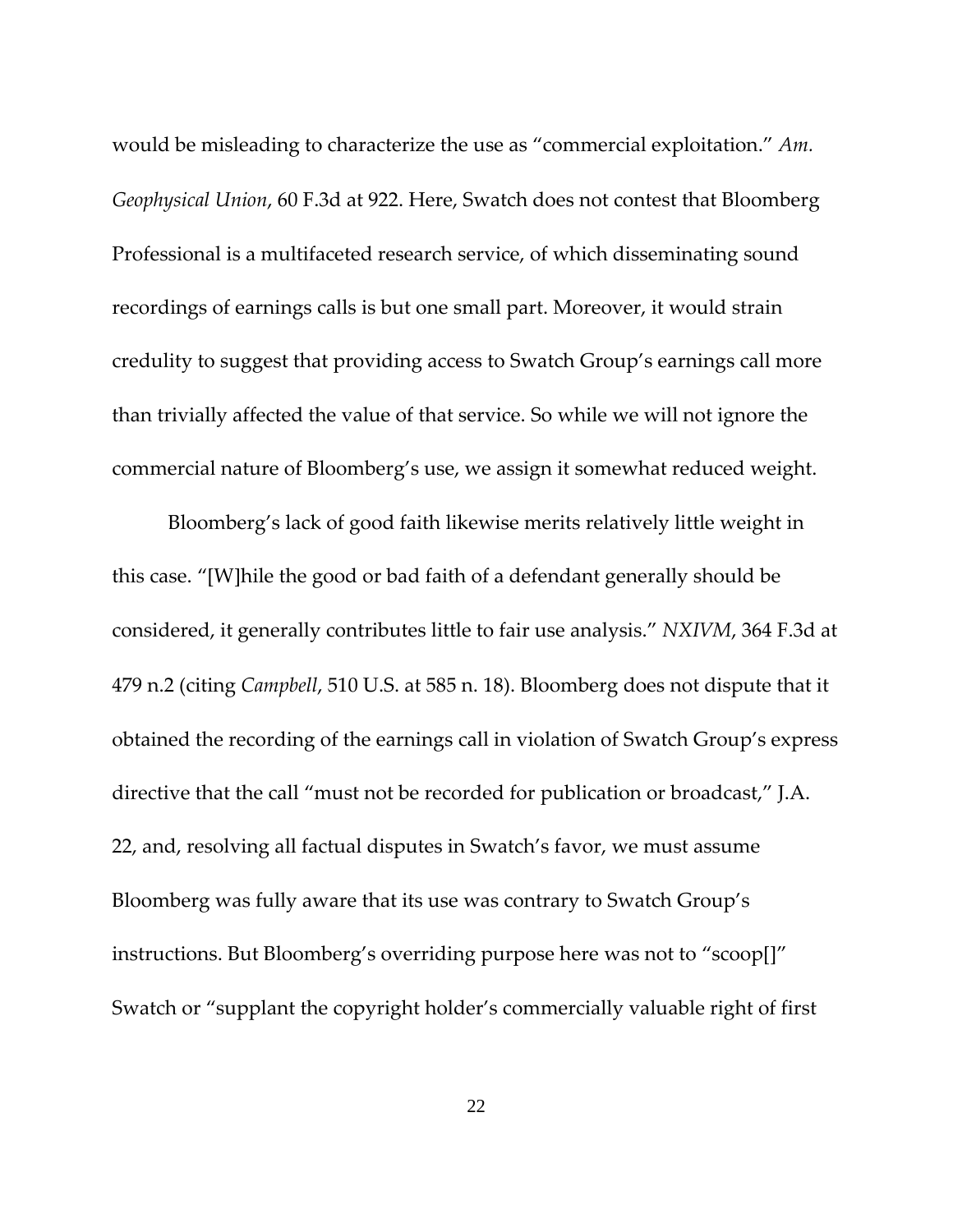publication," *Harper & Row*, 471 U.S. at 562, but rather simply to deliver newsworthy financial information to American investors and analysts. That kind of activity, whose protection lies at the core of the First Amendment, would be crippled if the news media and similar organizations were limited to authorized sources of information. *See generally New York Times Co. v. United States*, 403 U.S. 713 (1971).

Fair use must also take account of the transformativeness of the use—that is, the degree to which "the new work merely supersedes the objects of the original creation, or instead adds something new, with a further purpose or different character, altering the first with new expression, meaning, or message." *Campbell*, 510 U.S. at 579 (internal citations, quotation marks and alterations omitted). While a transformative use generally is more likely to qualify as fair use, "transformative use is not absolutely necessary for a finding of fair use," *id.*, and indeed, some core examples of fair use can involve no transformation whatsoever. *See* 17 U.S.C. § 107 (listing "multiple copies for classroom use" among illustrative examples of fair use).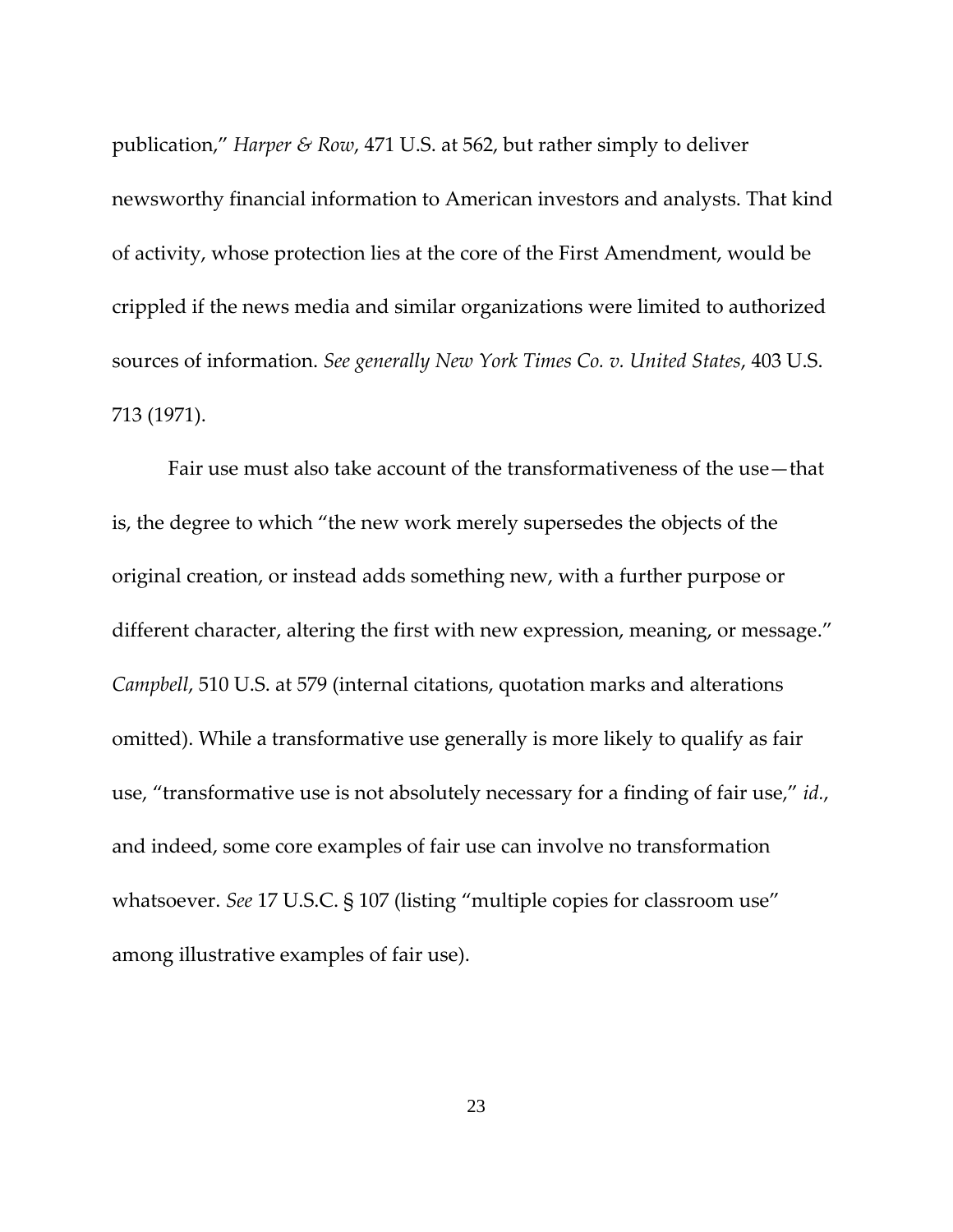In the context of news reporting and analogous activities, moreover, the need to convey information to the public accurately may in some instances make it desirable and consonant with copyright law for a defendant to faithfully reproduce an original work rather than transform it. In such cases, courts often find transformation by emphasizing the altered purpose or context of the work, as evidenced by surrounding commentary or criticism. *See, e.g.*, *Bill Graham Archives*, 448 F.3d at 609–610; *Nunez v. Caribbean Int'l News Corp.*, 235 F.3d 18, 22–23 (1st Cir. 2000). Here, Bloomberg provided no additional commentary or analysis of Swatch Group's earnings call. But by disseminating not just a written transcript or article but an actual sound recording, Bloomberg was able to convey with precision not only *what* Swatch Group's executives said, but also *how* they said it. This latter type of information may be just as valuable to investors and analysts as the former, since a speaker's demeanor, tone, and cadence can often elucidate his or her true beliefs far beyond what a stale transcript or summary can show. As courts have long recognized in the context of witness testimony, "'a cold transcript contains only the dead body of the evidence, without its spirit,'" and "cannot reveal . . . '[the speaker's] hesitation, his doubts, his variations of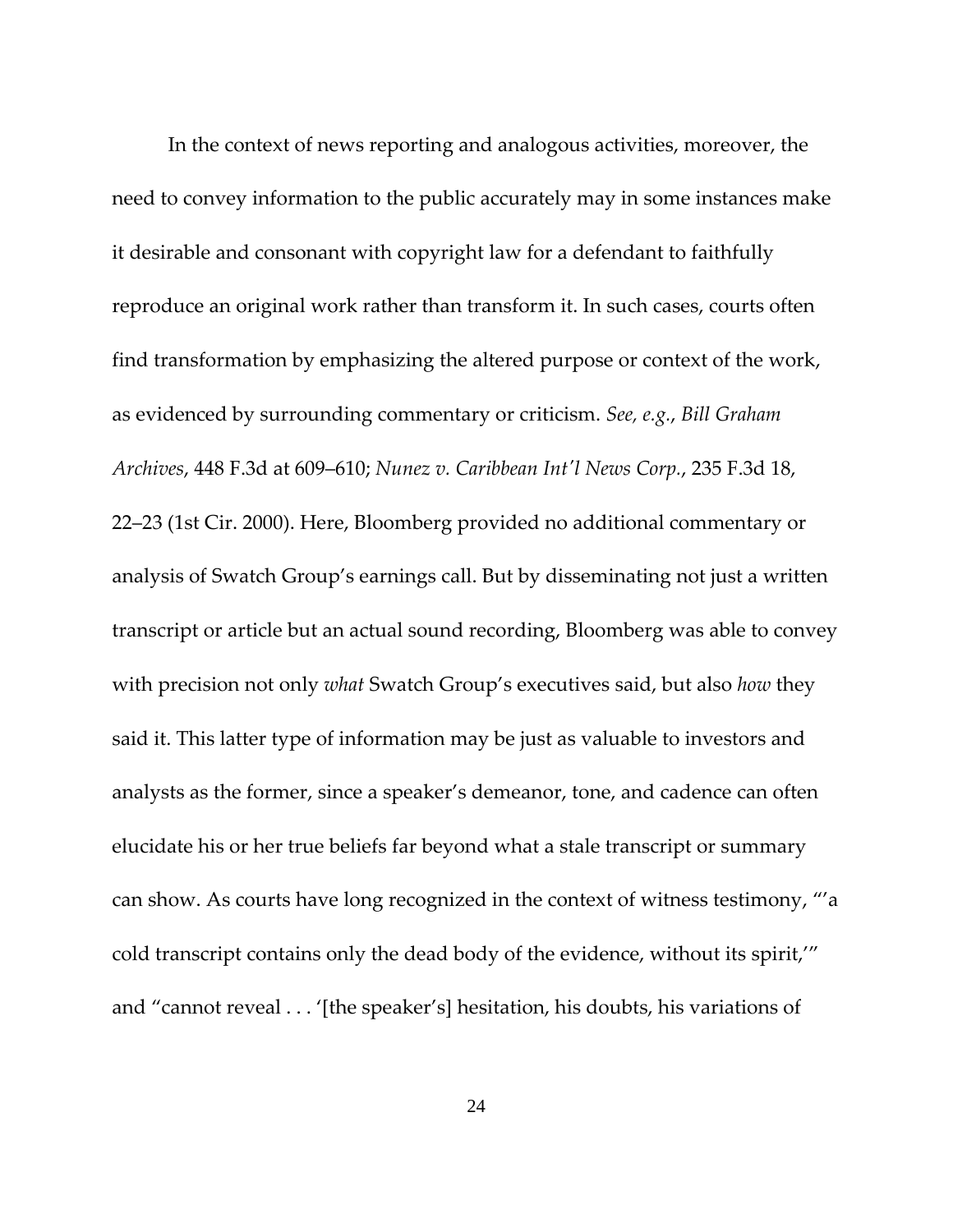language, his confidence or precipitancy, his calmness or consideration.'" *Zhou Yun Zhang v. INS*, 386 F.3d 66, 73–74 (2d Cir. 2004) (quoting *Regina v. Bertrand*, L.R. [1867] 1 L.R.P.C. 520, 535), *overruled on other grounds by Shi Liang Lin v. U.S. Dep't of Justice*, 494 F.3d 296, 305 (2d Cir. 2007).

To be sure, "[t]he promise of copyright would be an empty one if it could be avoided merely by dubbing the infringement a fair use 'news report.'" *Harper & Row*, 471 U.S. at 557. But here, in light of the independent informational value inherent in a faithful recording of the earnings call, the fact that Bloomberg did not transform Swatch's work through additional commentary or analysis does not preclude a finding that the "purpose and character" of Bloomberg's use favors fair use.

Our decisions in *Nihon Keizai Shimbun, Inc. v. Comline Business Data, Inc.*, 166 F.3d 65 (2d Cir. 1999), *Wainwright Securities, Inc. v. Wall Street Transcript Corp.*, 558 F.2d 91 (2d Cir. 1977), and *Financial Information, Inc. v. Moody's Investors Service, Inc.* ("*FII*"), 751 F.2d 501 (2d Cir. 1984), on which Swatch relies, are not to the contrary. In those cases, we rejected fair use arguments pressed by defendants who purported to be serving the public by providing access to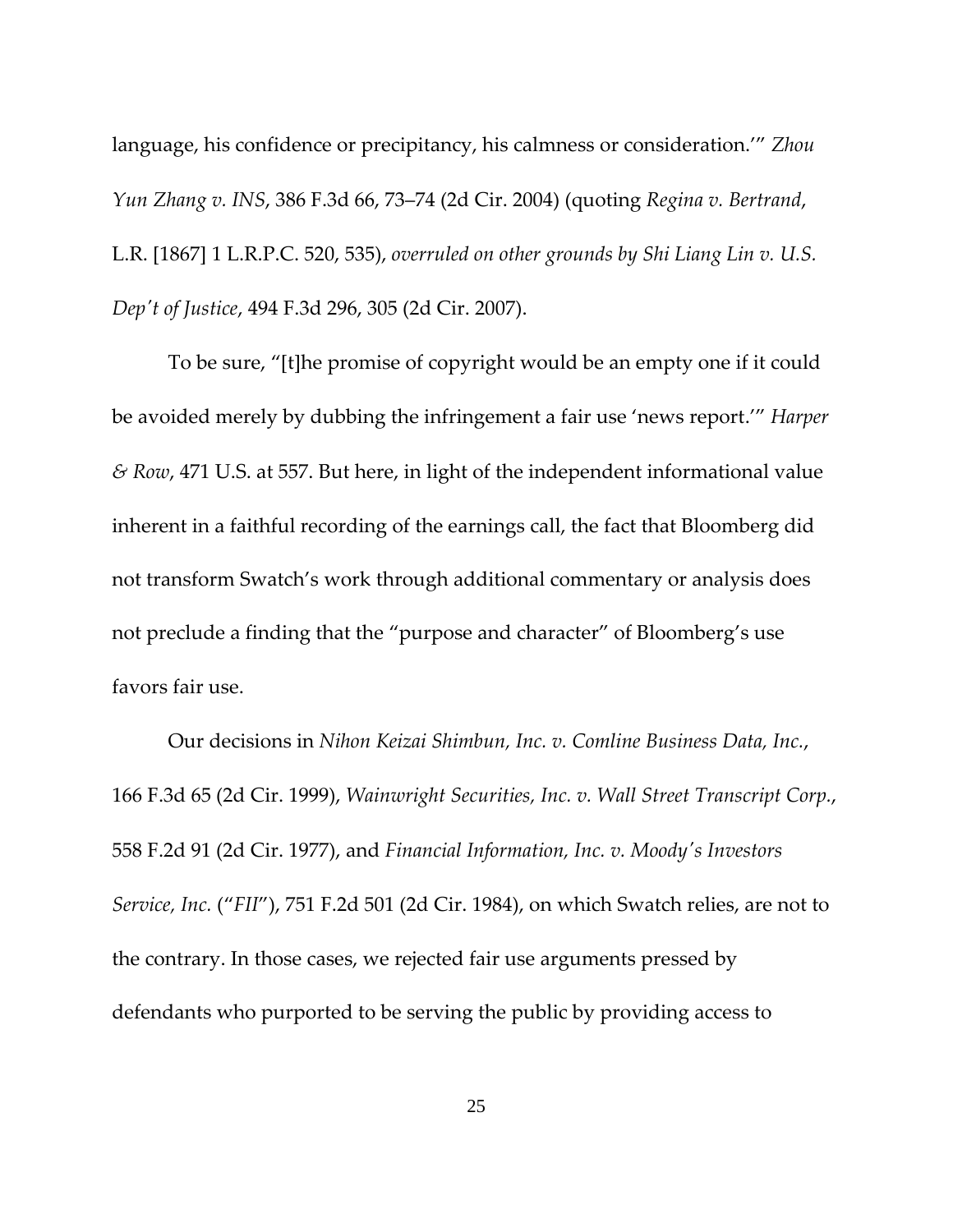important financial information. In *Nihon* and *Wainwright*, we stressed that the defendants had not supplemented or otherwise transformed the plaintiffs' works, but had instead simply translated Japanese business articles into English, *Nihon*, 166 F.3d at 69, or recounted the critical conclusions and predictions from research reports about major industrial and financial corporations, *Wainwright*, 558 F.2d at 93 & n.1. In *FII*, we rejected a fair use defense by a ratings agency that had copied information about municipal bond redemptions compiled by a competing financial publisher. *FII*, 751 F.2d at 502–03. Criticizing the district court's conclusion that the defendant's use served a "public function," we stated that to so hold "would, it seems to us, state a rule that whenever there is a market for information, the paid delivery of goods to that market rises to a public function." *Id.* at 509. We rejected such a rule, finding that it would "distort" proper fair use analysis. *Id.*

In all three of these cases, however, the defendants appropriated works in which the copyright owner had transformed raw financial information by compiling it from multiple sources or by mixing it with their own commentary and analysis. Here, by contrast, the statements captured in the sound recording,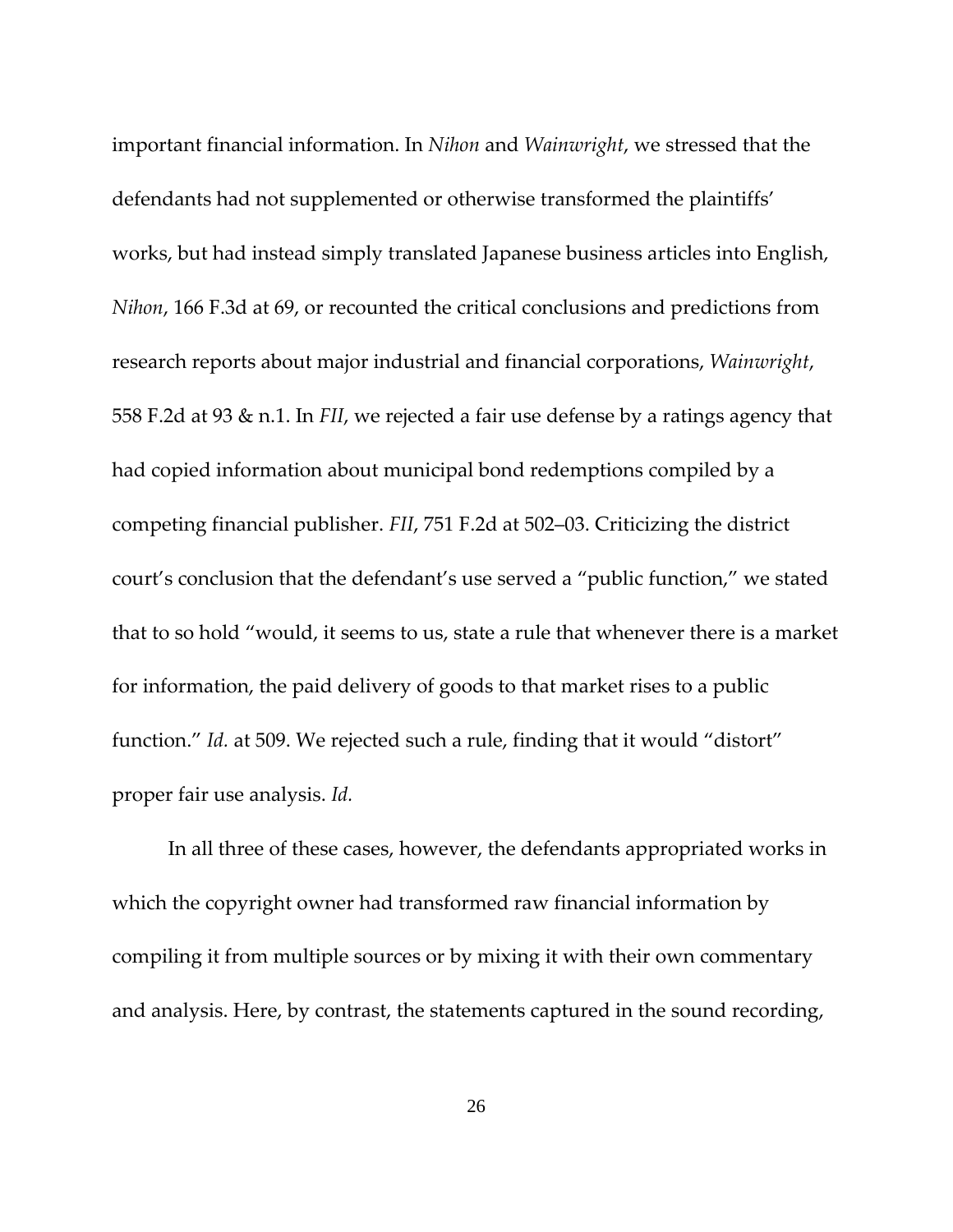including the particular modes of expression used by Swatch Group's executives, were themselves pieces of financial information. In other words, while our previous cases concerned the appropriation of secondary sources that had compiled or commented on financial news, this case concerns the use of a primary source that itself *was* financial news. We find this distinction significant. As the Supreme Court has observed, "[t]he news element—the information respecting current events contained in the literary production—is not the creation of the writer, but is a report of matters that ordinarily are *publici juris*; it is the history of the day." *Harper & Row*, 471 U.S. at 556 (quoting *Int'l News Serv. v. Assoc. Press*, 248 U.S. 215, 234 (1918)).

The discovery Swatch seeks would not alter our analysis. With respect to the request for discovery into whether Bloomberg delivered "news" or "data" to its subscribers, such a distinction raises a semantic rather than factual dispute. It is undisputed that Bloomberg gave subscribers access to the full, unaltered sound recording of Swatch Group's earnings call as part of its paid financial research service. That is sufficient for present purposes. There is likewise no need for further discovery into Bloomberg's good or bad faith, for we, like the district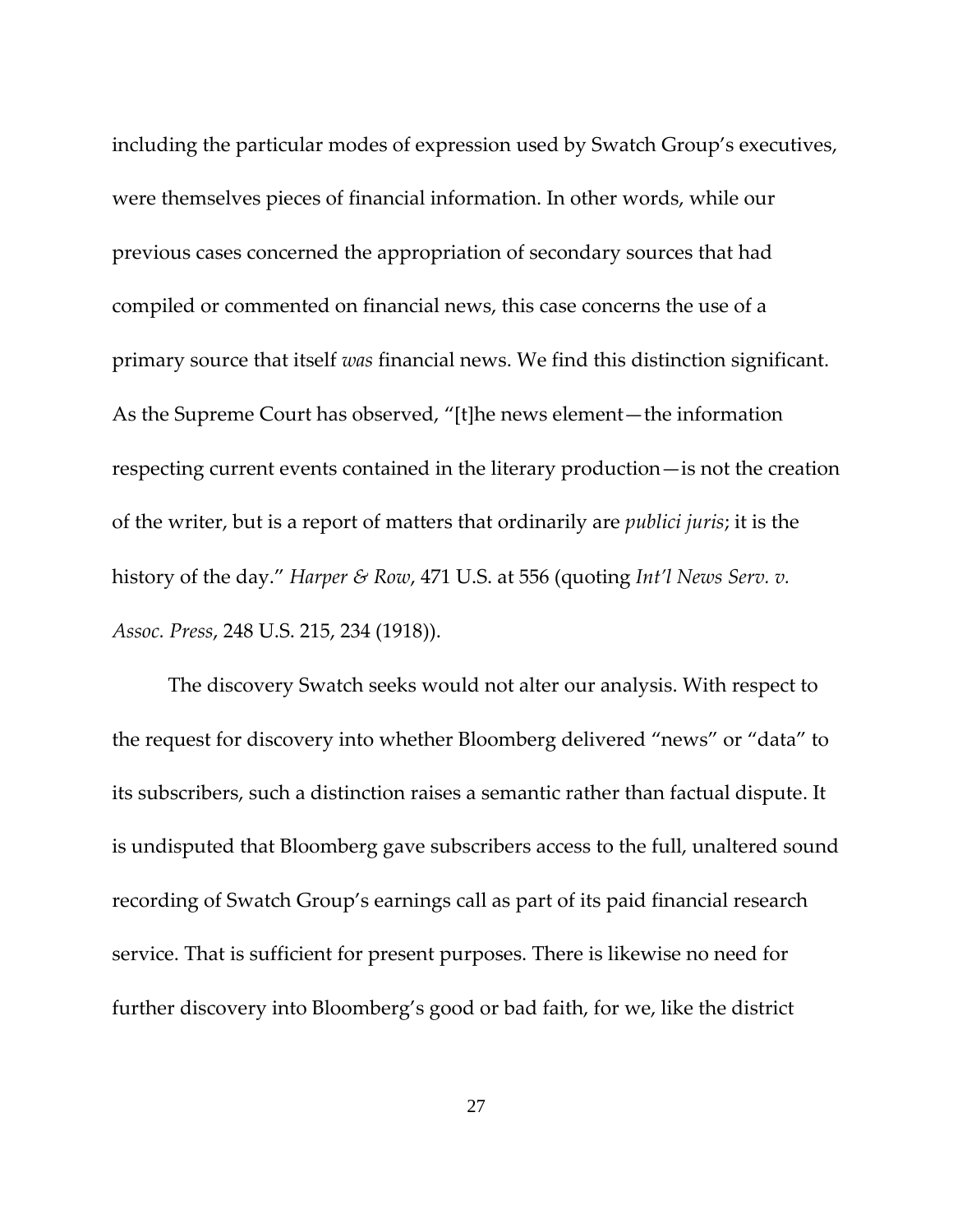court, have resolved that subfactor in Swatch's favor. We also see no need to resolve how many of Bloomberg's subscribers chose to listen to the sound recording in question rather than read a written transcript or article. As we have explained, because the sound recording conveys information that a transcript or article cannot, the recording has independent value, regardless of how many Bloomberg subscribers chose to avail themselves of that independent value in this instance.

This first factor accordingly favors fair use.

## B. Nature of the Copyrighted Work

The second statutory fair use factor concerns "the nature of the copyrighted work." 17 U.S.C. § 107(2). This factor accounts for the fact that "some works are closer to the core of intended copyright protection than others, with the consequence that fair use is more difficult to establish when the former works are copied." *Campbell*, 510 U.S. at 586. As relevant here, this factor requires us to consider the extent of Swatch's copyright in the recording—the "thickness" or "thinness" of Swatch's exclusive rights—as well as whether or not the recording had been published at the time of Bloomberg's use. *See id.* (citing cases). The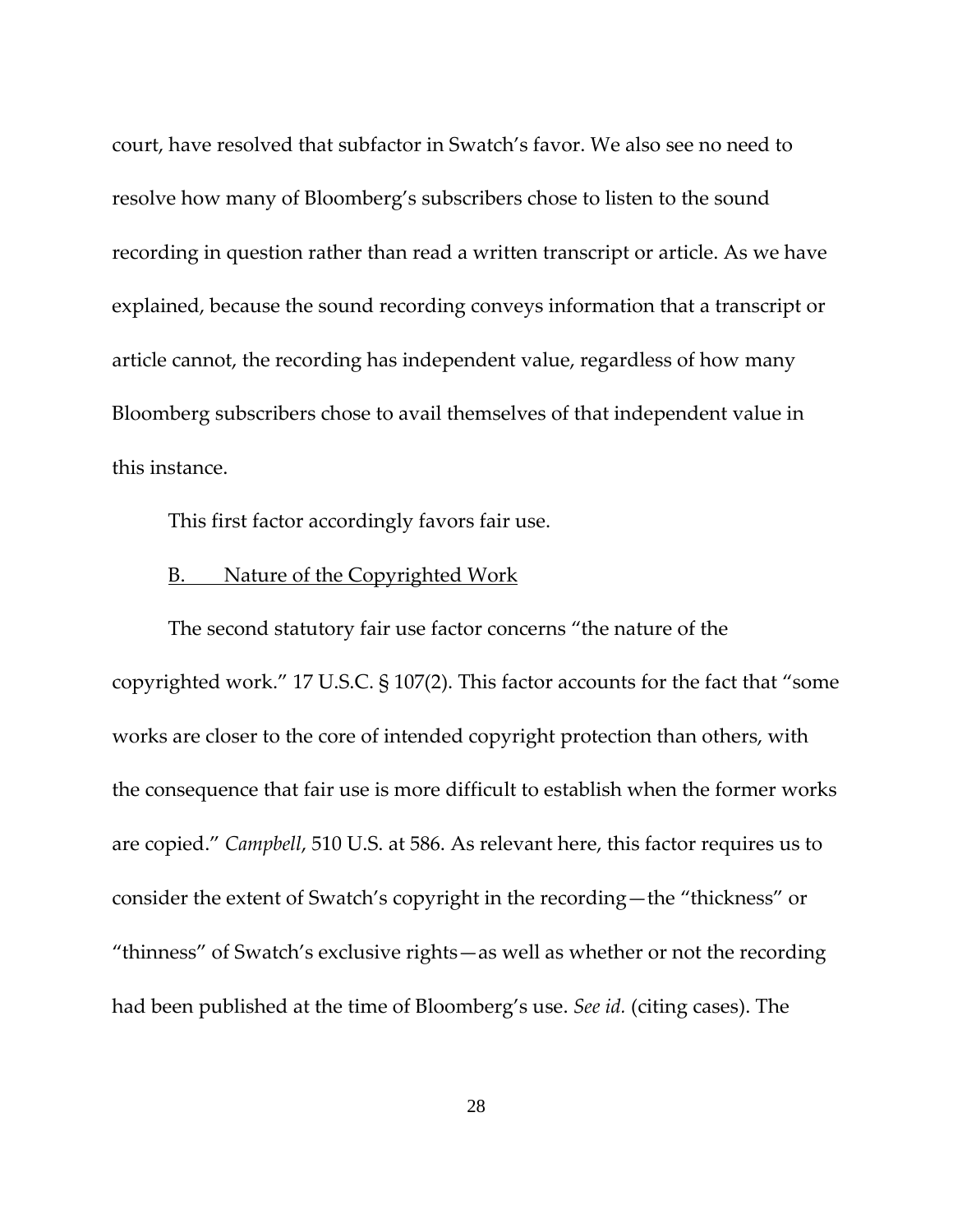district court determined that this factor favored fair use because Swatch's copyright was "at best . . . 'thin'" and because "the first publication of Swatch Group's expression occurred prior to [Bloomberg]'s publication of the Infringing Work." *Swatch II*, 861 F. Supp. 2d at 341.

Swatch argues that the district court erred in concluding that the recording had been published. Swatch points out that the Copyright Act contemplates two methods of publishing an audio recording: "the distribution of . . . phonorecords of a work to the public by sale or other transfer of ownership, or by rental, lease, or lending," or "offering to distribute . . . phonorecords to a group of persons for purposes of further distribution, public performance, or public display." 17 U.S.C. § 101 (defining "publication"). "Phonorecords," in turn, are defined as "material objects in which sounds . . . are fixed . . . and from which the sounds can be perceived, reproduced, or otherwise communicated." *Id.* Applying these definitions, Swatch contends that the sound recording of the earnings call has never been published. Simply put, Swatch has never, before or after Bloomberg's use, "distribut[ed]" a CD or other "material object" embodying the spoken commentary on the earnings call "to the public," nor has it ever "offer[ed] to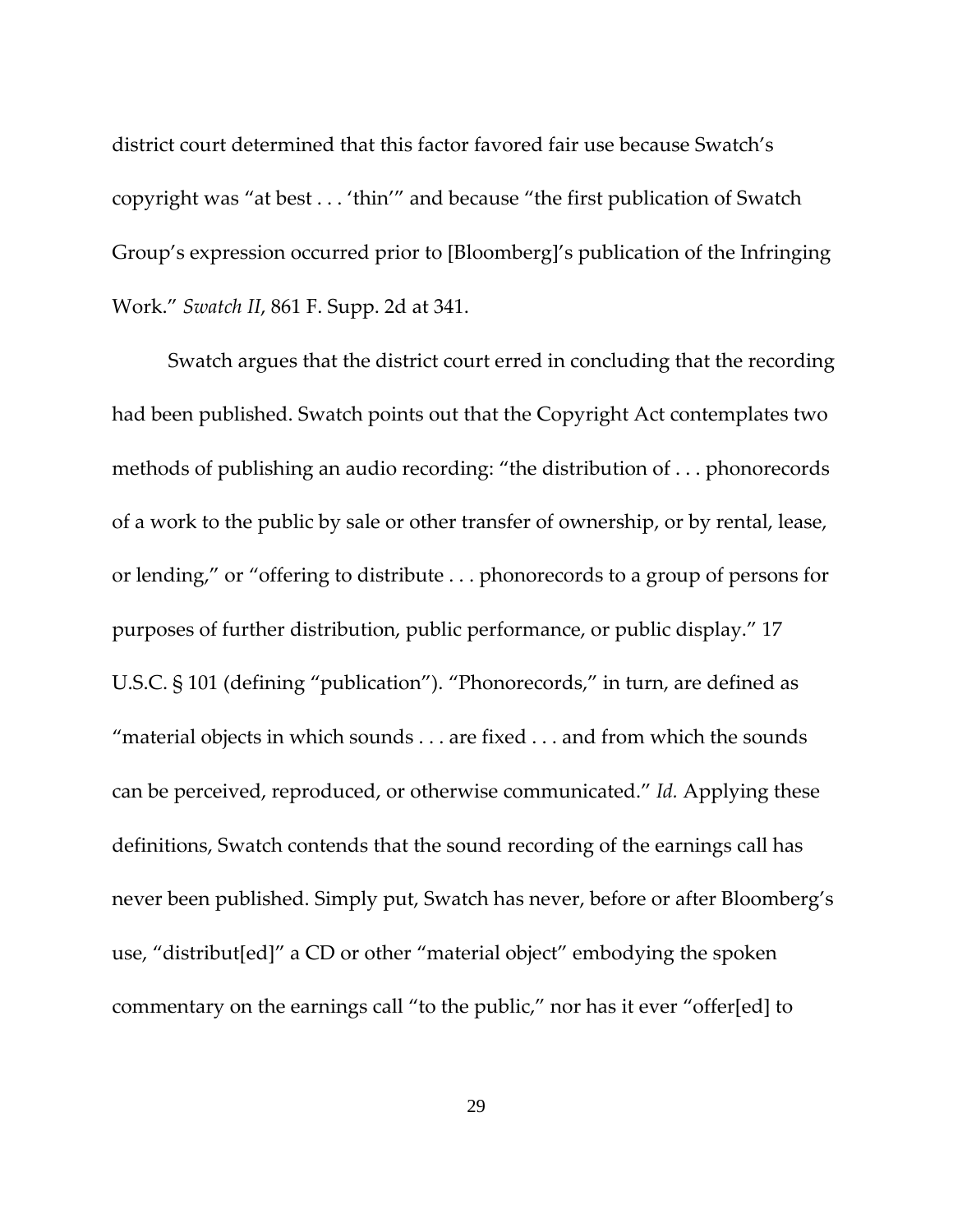distribute" a phonorecord of the call to any "group of persons for purposes of further distribution, public performance, or public display."

Swatch is unquestionably correct that the earnings call is unpublished under the definition of "publication" set forth in § 101. But that technical definition does not control our analysis of this aspect of the second fair use factor. While we will consider the statutory definition, we also will not blind ourselves to the fact that Swatch Group invited over three hundred investment analysts from around the globe to the earnings call, out of which over a hundred actually attended. Thus, even though the sound recording remains statutorily unpublished, it is clear that Swatch was not deprived of the ability to "control the first public appearance of [its] expression," including "when, where, and in what form" it appeared. *Harper & Row*, 471 U.S. at 564.

Swatch insists that because the definitions in § 101 by their terms apply for all purposes under the Copyright Act "[e]xcept as otherwise provided in this title," 17 U.S.C. § 101, the statutory definition of "publication" must control. Not so. While in general, "[s]tatutory definitions control the meaning of statutory words," *Burgess v. United States*, 553 U.S. 124, 129 (2008) (quoting *Lawson v.*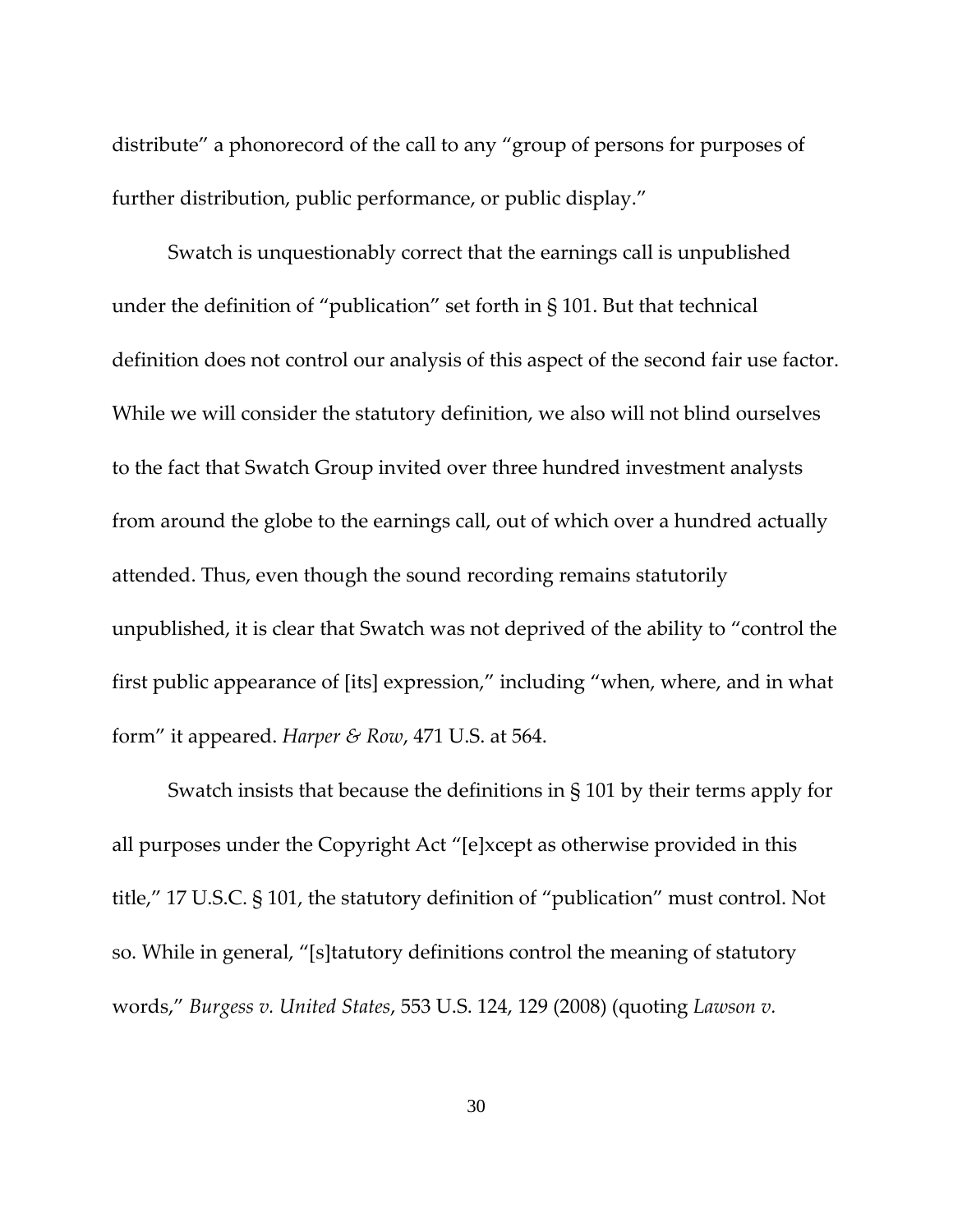*Suwanee Fruit & S.S. Co.*, 336 U.S. 198, 201 (1949)), in this case, no variant of the word "publish" appears in the text of the second fair use factor in § 107. Whether or not a work was published thus enters into our analysis of this factor as a judicial gloss on "the nature of the copyrighted work." That gloss, of course, is firmly grounded in fair use's common law origins and the legislative history of the 1976 Copyright Act. *See Harper & Row*, 471 U.S. at 552–54.

To the extent the text of § 107 mentions publication, it is only in a closing proviso cautioning that "[t]he fact that a work is unpublished shall not itself bar a finding of fair use if such finding is made upon consideration of all the above factors." Congress added this proviso to § 107 in 1992, *see* Pub. L. No. 102-492, 106 Stat. 3145 (1992), to clarify, in response to certain decisions of this Court, that there is no "per se rule barring any fair use of unpublished works." H.R. Rep. No. 102-836, at 4, 9 (1992) (discussing *New Era Publications International, ApS v. Henry Holt & Co., Inc.*, 873 F.2d 576 (2d Cir. 1989), and *Salinger v. Random House, Inc.*, 811 F.2d 90 (2d Cir. 1987)). While this proviso indicates by clear implication that inquiry into a work's publication status is relevant to fair use, it in no way limits our consideration of that issue to the statutory definition of "publication" in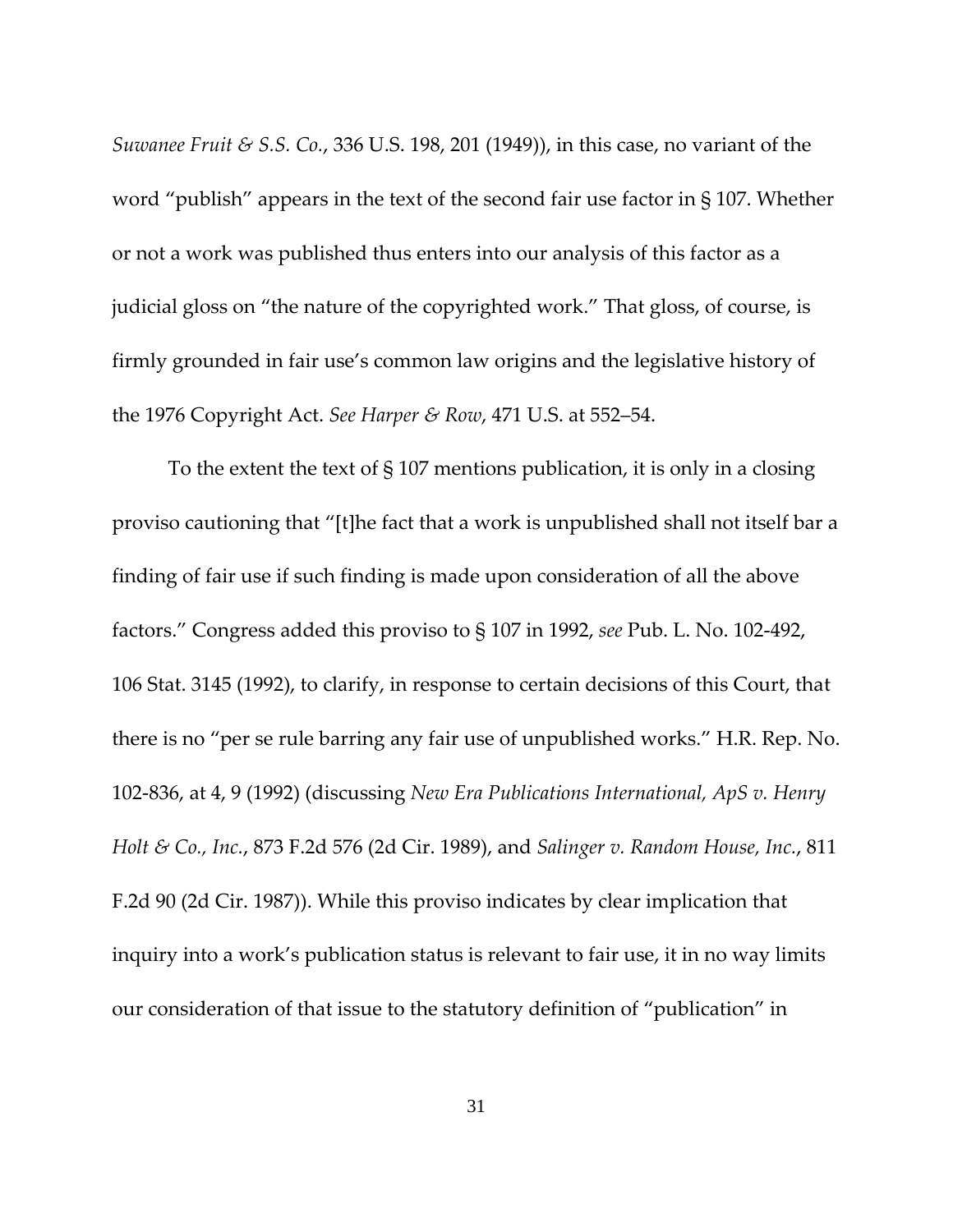§ 101. To the contrary, the proviso directs that if we find a work to be "unpublished," however that term is understood, our analysis of the four statutory factors, including "the nature of the copyrighted work," cannot end there.

Limiting our consideration of a work's publication status to the statutory definition, moreover, would obscure the different purposes served by the statutory definition and the judicial gloss on "the nature of the copyrighted work" in the context of fair use. The statutory concept of "publication" serves numerous purposes, such as triggering the requirement to deposit a copy with the Library of Congress, *see* 17 U.S.C. § 407, measuring the copyright term for certain categories of works, *see id.* § 302(c)–(e), setting the circumstances under which works by foreign authors are protected, *see id.* § 104(b), and determining the legal effect of registration, *see id.* §§ 410(c), 412. *See also* 1 Nimmer on Copyright § 4.01 (explaining the significance of publication). Publication as a judicial gloss on "the nature of the copyrighted work," by contrast, aims to take account of "the author's right to control the first public appearance of his expression," *Harper & Row*, 471 U.S. at 564, which in turn forms part of our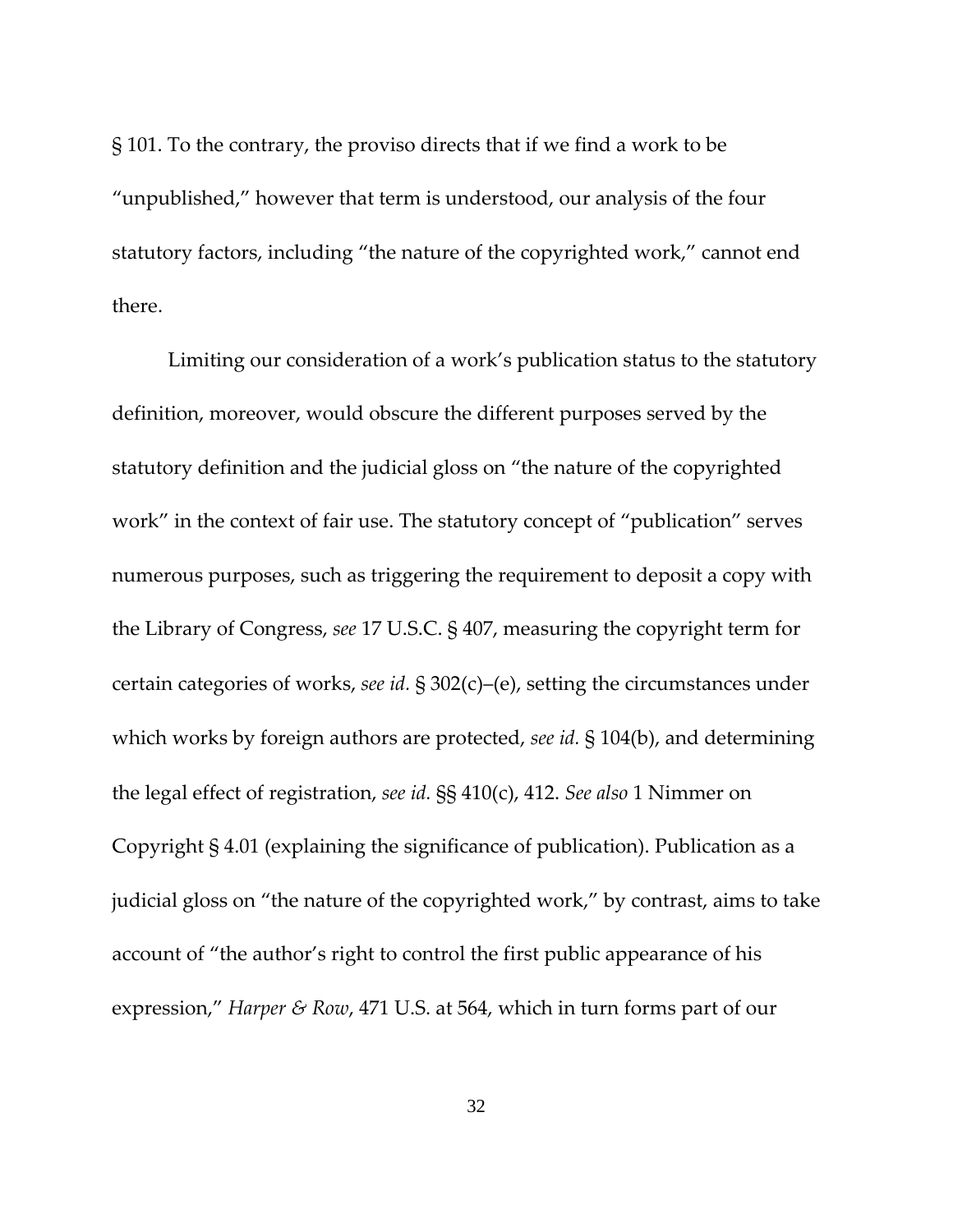"open-ended and context-sensitive inquiry" into whether allowing the use in question would serve the goals of copyright, *Blanch*, 467 F.3d at 251.

This is not the first time that we have found that the second statutory factor favors fair use even though the work in question was technically unpublished under the statutory definition, *see Diamond v. Am-Law Pub. Corp.*, 745 F.2d 142, 144, 148 (2d Cir. 1984), and courts in fact commonly look past the statutory definition when considering this issue, *see, e.g.*, *Rotbart v. J.R. O'Dwyer Co., Inc.*, No. 94 Civ. 2091 (JSM), 1995 WL 46625, at \*4 (S.D.N.Y. Feb. 7, 1995) (finding that an unfixed, undisseminated talk, delivered publicly, had been "de facto published" for purposes of fair use); *see also* 4 Nimmer on Copyright § 13.05 [A][2][b][ii] ("If the author does not seek confidentiality, fair use is not necessarily precluded even as to an unpublished work.").<sup>4</sup> We accordingly agree with the district court that although the sound recording is statutorily unpublished, because Swatch Group publicly disseminated the spoken

l

<sup>4</sup> Indeed, in discussing the relevance of publication to fair use in *Harper & Row*, the Supreme Court indicated that "even substantial quotations might qualify as fair use in a review of a published work or a news account of a speech that had been delivered to the public or disseminated to the press." 471 U.S. at 564. Like the conference call at issue here, a publicly delivered speech would not, by the mere fact of its public delivery, be "publi[shed]" under § 101.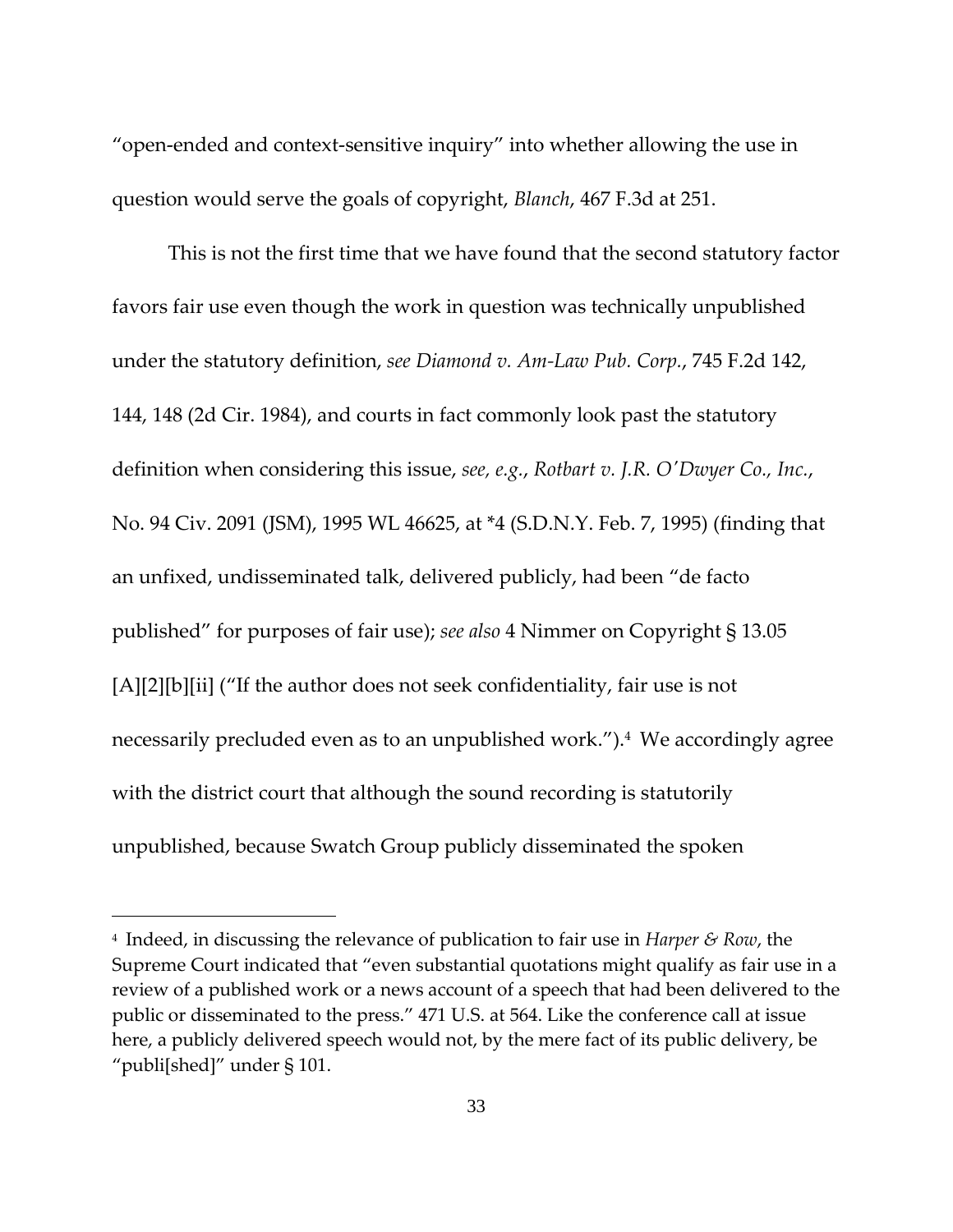performance embodied in the recording before Bloomberg's use, the publication status of the work favors fair use.

Swatch does not challenge the district court's determination that Swatch's copyright in the earnings call is "at best . . . 'thin,'" *Swatch II*, 861 F. Supp. 2d at 341, nor could it. It is well established that "the scope of fair use is greater with respect to factual than non-factual works." *New Era Publ'ns*, 904 F.2d at 157. Moreover,

[e]ven within the field of fact works, there are gradations as to the relative proportion of fact and fancy. One may move from sparsely embellished maps and directories to elegantly written biography. The extent to which one must permit expressive language to be copied, in order to assure dissemination of the underlying facts, will thus vary from case to case.

*Harper & Row*, 471 U.S. at 563 (quoting Robert A. Gorman, *Fact or Fancy? The* 

*Implications for Copyright*, 29 J. Copyright Soc'y 560, 561 (1982)).

There can be no doubt as to the manifestly factual character of the earnings call in this case. The entire copyrighted portion of the call consists of Swatch Group executives explaining the company's financial performance and outlook to a group of investment analysts. And while we assume without deciding in this appeal that the call contained sufficient original expression—in the form of the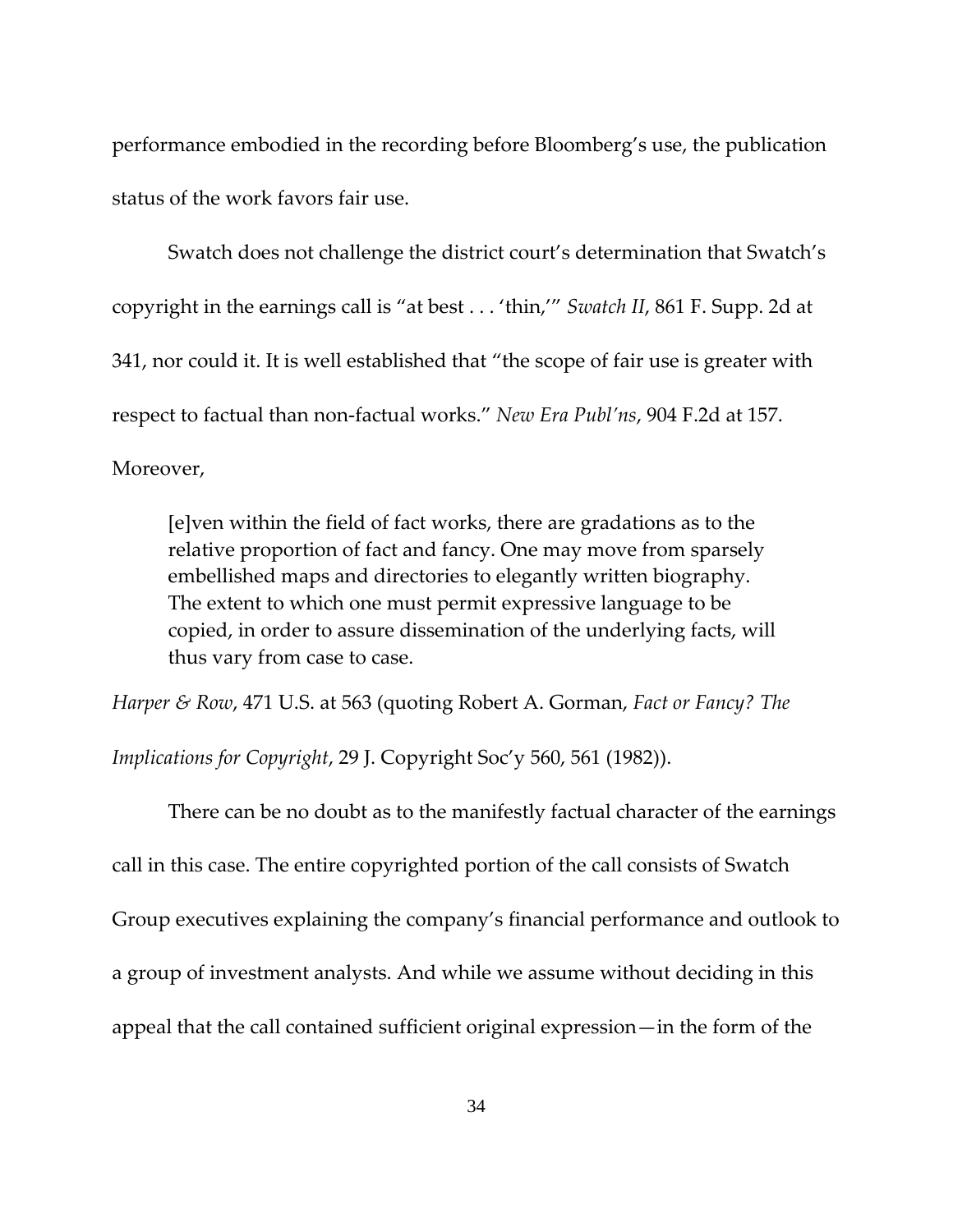executives' tone, cadence, accents, and particular choice of words—to be copyrightable, the purpose of the call was not in any sense to showcase those forms of expression. Rather, the call's sole purpose was to convey financial information about the company to investors and analysts. 5

The through-and-through factual nature of the earnings call places it at the very edge of copyright's protective purposes. In light of that fact, as well as Swatch Group's prior dissemination of its executives' copyrighted expression, we find that the second statutory factor strongly favors fair use.

## C. Amount and Substantiality of the Portion Used

We turn now to "the amount and substantiality of the portion used in relation to the copyrighted work as a whole." 17 U.S.C. § 107(3). This factor asks

And you should ask the other companies out there, even big players, if they would not think that—being part of The Swatch Group, they will do much better. Look at the results and margins and what they are doing, look at the regional trends, I think you would find many of them.

Appellant's Br. 9 (quoting J.A. 153 at 37:25–38:43).

l

<sup>&</sup>lt;sup>5</sup> Even the portions of the call Swatch quotes as demonstrating the originality of the executives' statements are overwhelmingly factual in nature. Swatch points to the following passage, for example:

So we're not looking desperately for someone else, but I can tell you that there are many companies out there who would like to benefit from the products, the[] know how, the management capabilities of Swatch Group.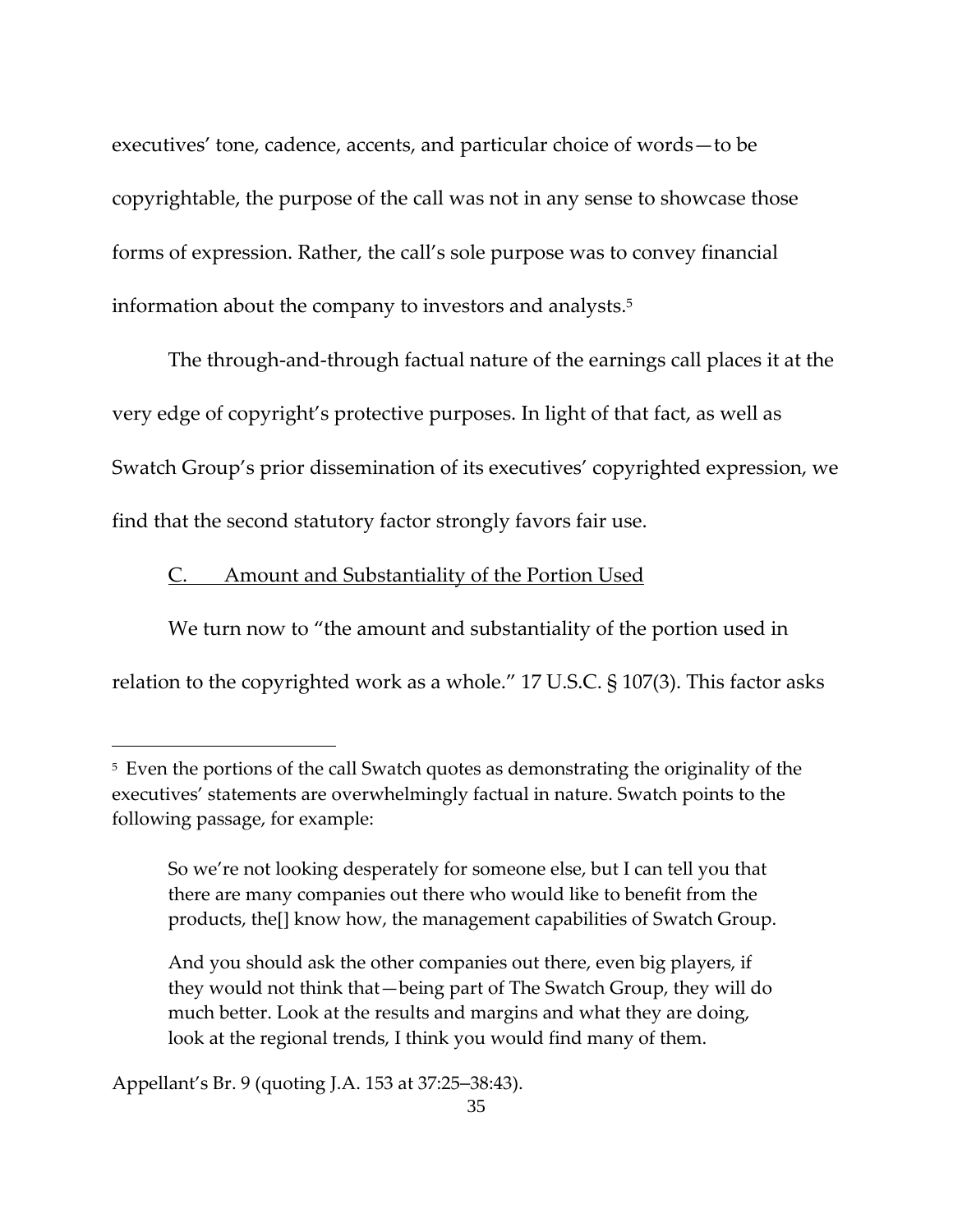whether "the quantity and value of the materials used are reasonable in relation to the purpose of the copying." *Campbell*, 510 U.S. at 586 (internal citations and quotation marks omitted). In general, "the more of a copyrighted work that is taken, the less likely the use is to be fair." *Infinity Broad. Corp. v. Kirkwood*, 150 F.3d 104, 109 (2d Cir. 1998). It is undisputed here that Bloomberg used the entire work. The district court acknowledged that "this generally weighs against fair use," but found that the public interest in the information contained in the recording "is better served by the dissemination of that information in its entirety, including the incidents of oral speech that do not translate onto the page but color the purely factual content." *Swatch II*, 861 F. Supp. 2d at 342.

Swatch argues that the district court improperly resolved this factor in Bloomberg's favor because, as it also argued with respect to the first fair use factor, there are genuine disputes of material fact regarding whether Bloomberg subscribers glean information about earnings calls by listening to audio recordings or instead by reading a written transcript or article.

We are unpersuaded. As an initial matter, we do not understand the district court to have affirmatively weighed the third statutory fair use factor in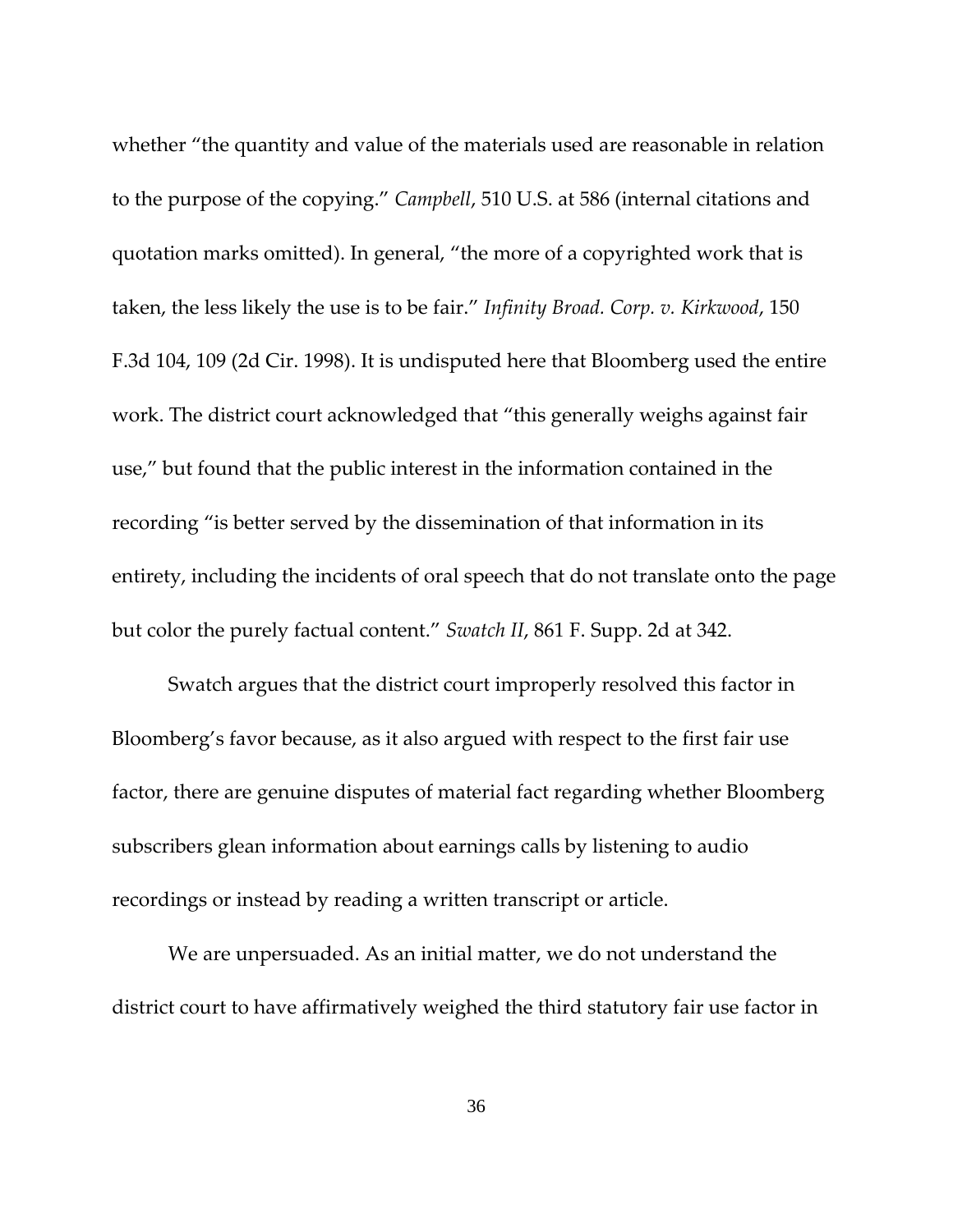Bloomberg's favor. Such a holding would have been novel, as "[n]either our court nor any of our sister circuits has ever ruled that the copying of an entire work *favors* fair use." *Bill Graham Archives*, 448 F.3d at 613. Rather, we believe that the district court found this factor neutral, refusing to weigh it in Swatch's favor despite Bloomberg's use of the entire recording because of the public interest in the information embodied in the recording. That holding is entirely consistent with our case law. As we have recognized, a number of courts "have concluded that such copying does not necessarily weigh against fair use because copying the entirety of a work is sometimes necessary to make a fair use." *Id.* (citing cases); *see also Sony Corp. of Am. v. Universal City Studios, Inc.*, 464 U.S. 417, 449–55 (1984) (finding copying of an entire work to be fair use).

For the reasons already explained in our discussion of the first fair use factor, we agree with the district court that Bloomberg's use of the entire recording was reasonable in light of its purpose of disseminating important financial information to American investors and analysts. The recording has independent informational value over and above the value of a written transcript or article, regardless of how many Bloomberg subscribers took advantage of that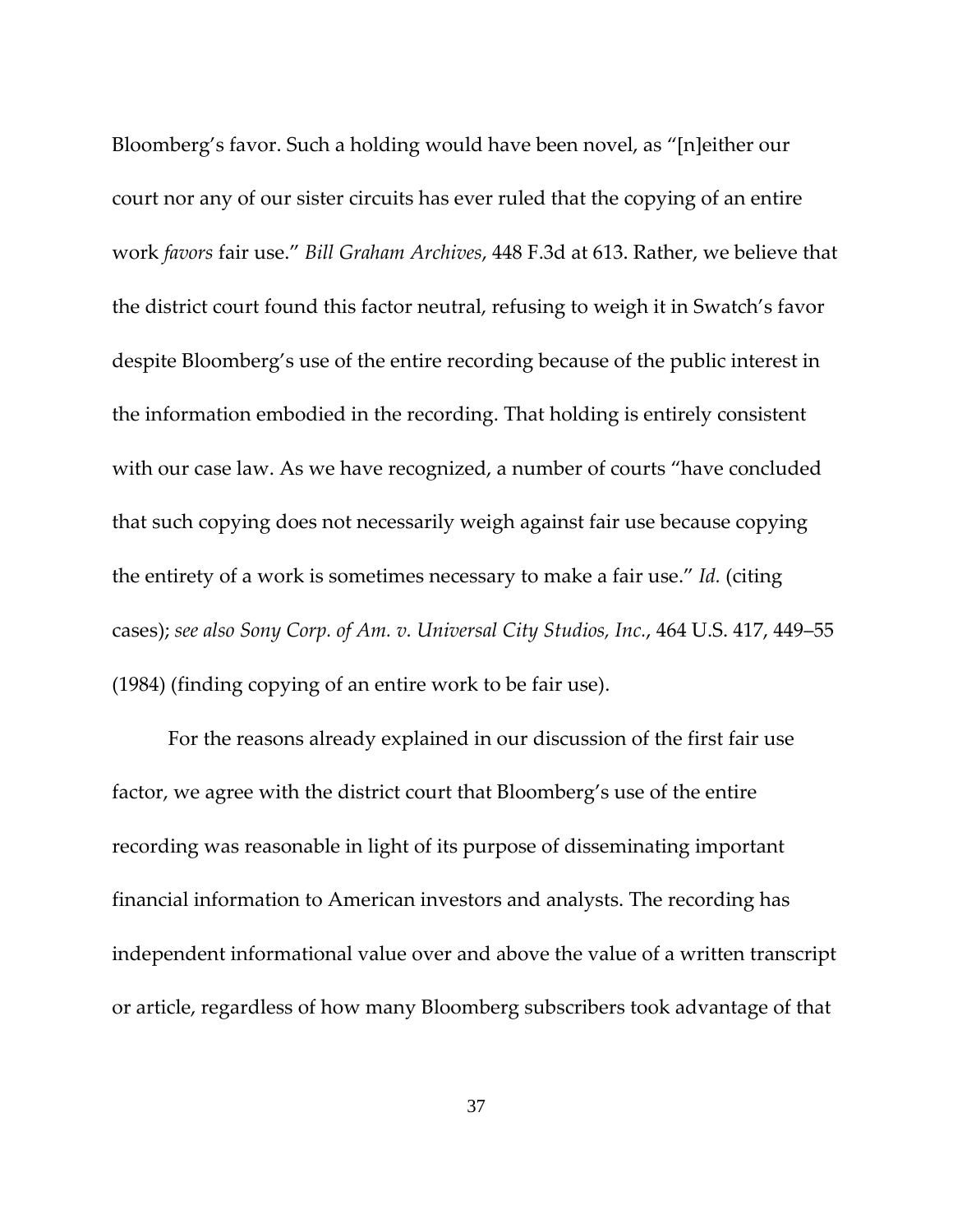value in this instance. Like the district court, we accordingly weigh this factor in neither party's favor.

#### D. Effect upon the Market for or Value of the Original

The final fair use factor considers "the effect of the use upon the potential market for or value of the copyrighted work." 17 U.S.C. § 107(4). This factor "requires courts to consider not only the extent of market harm caused by the particular actions of the alleged infringer, but also whether unrestricted and widespread conduct of the sort engaged in by the defendant would result in a substantially adverse impact on the potential market for the original." *Campbell*, 510 U.S. at 590 (quotation marks and alterations omitted). We have described this factor as "requir[ing] a balancing of 'the benefit the public will derive if the use is permitted and the personal gain the copyright owner will receive if the use is denied.'" *Bill Graham Archives*, 448 F.3d at 613 (quoting *MCA, Inc. v. Wilson*, 677 F.2d 180, 183 (2d Cir. 1981)).

The district court weighed this factor in favor of fair use, noting that "the relevant market effect is that which stems from [Bloomberg]'s use of the original expression of Swatch Group's senior officers, not that which stems from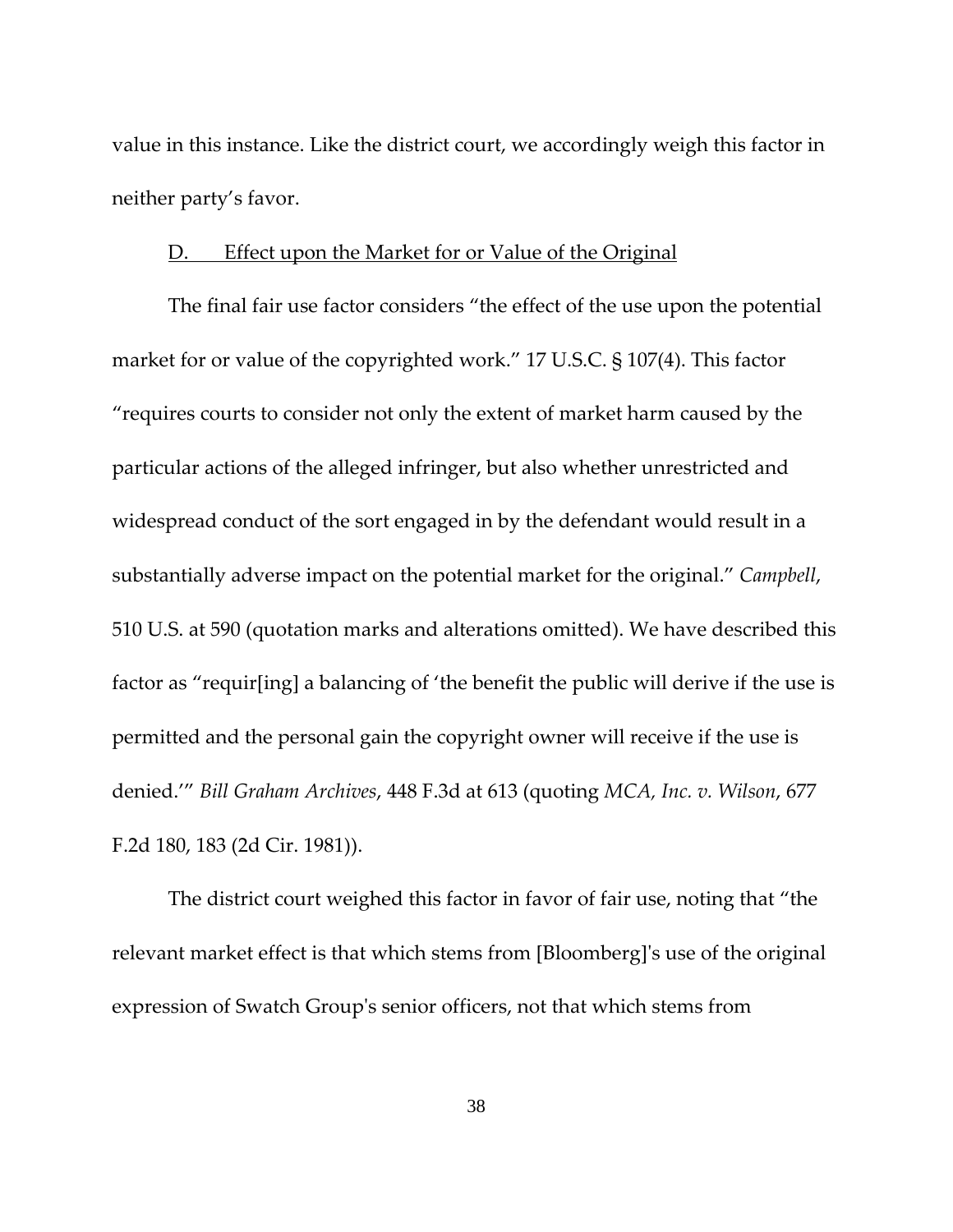[Bloomberg]'s work as a whole." *Swatch II*, 861 F. Supp. 2d at 342. The district court found "[n]othing in the record [that] suggests any possible market effect stemming from [Bloomberg]'s use of such a limited portion of the recording." *Id.* The district court further found that any conceivable effect was outweighed by the public benefit of providing the information contained in the call to American investors and analysts. *Id.*

Swatch argues that this analysis was erroneous because the district court again assumed that affording American investors and analysts access to the recording, as opposed to a written transcript or article, served the public interest. As we have already explained, we see nothing mistaken in that finding.

Swatch also contends that it was improperly denied the opportunity to take discovery into the existence of a market for audio recordings of earnings calls conducted by foreign companies that, like Swatch Group, are exempt from Regulation FD. Swatch admitted in its answer to Bloomberg's counterclaims that it "did not seek to profit from the publication of the February 8, 2011 Earnings Call in audio or written format." J.A. 294. Any discovery thus would concern a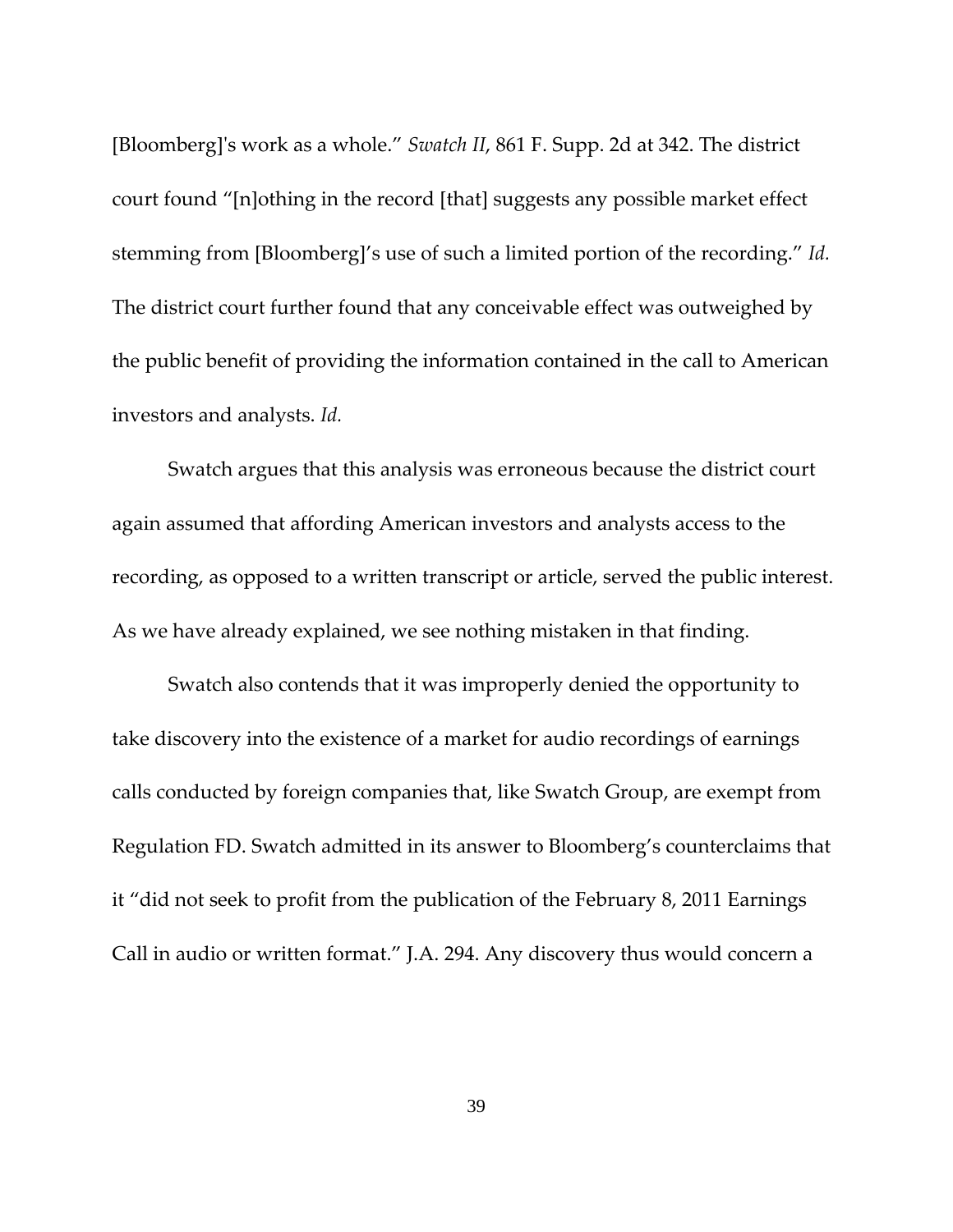potential market, as yet untapped by Swatch, for recordings of exempt earnings calls.

While the loss of a potential yet untapped market can be cognizable under the fourth fair use factor, the potential market here is defined so narrowly that it begins to partake of circular reasoning. As Professor Nimmer has observed, "it is a given in every fair use case that plaintiff suffers a loss of a *potential* market if that potential is defined as the theoretical market for licensing the very use at bar." 4 Nimmer on Copyright § 13.05[A][4]. To guard against this "vice of circular reasoning," our case law limits our consideration to a use's "impact on potential licensing revenues for traditional, reasonable, or likely to be developed markets." *Am. Geophysical Union*, 60 F.3d at 930–31. The hypothesized market for audio recordings of earnings calls convened by foreign companies that are exempt from Regulation FD cannot meet this standard.

Moreover, to the extent that a financial news or research organization might be willing to pay to obtain such recordings, we must bear in mind that while "[t]he immediate effect of our copyright law is to secure a fair return for an 'author's' creative labor," the "ultimate aim is, by this incentive, to stimulate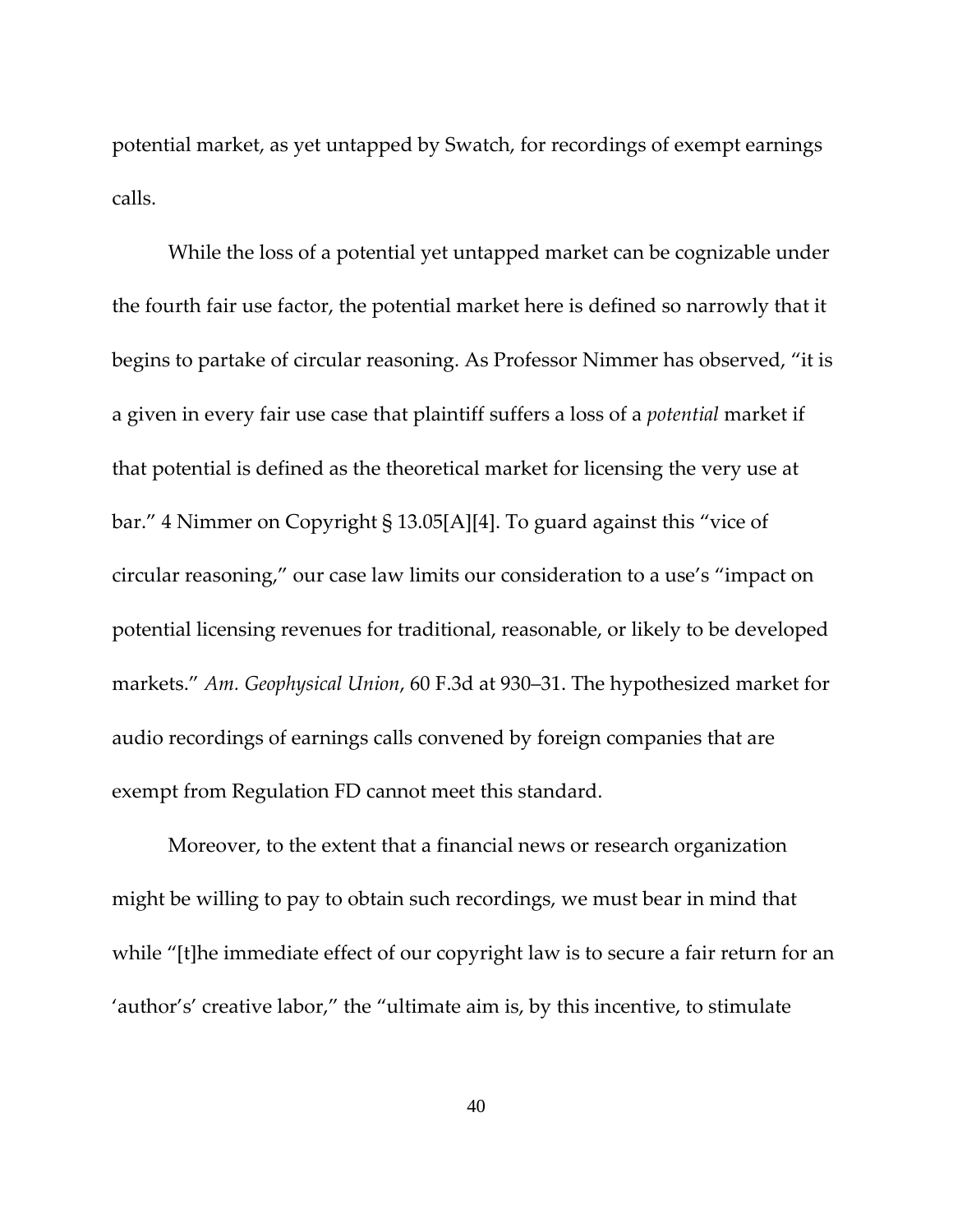creativity for the general public good." *Fogerty v. Fantasy, Inc.*, 510 U.S. 517, 526–27 (1994) (quoting *Twentieth Century Music Corp. v. Aiken*, 422 U.S. 151, 156 (1975)). Here, the possibility of receiving licensing royalties played no role in stimulating the creation of the earnings call. Indeed, Swatch affirmatively argues that it does not know whether there is a potential market for this kind of recording, and cannot know without obtaining discovery from Bloomberg. The context of the earnings call, moreover, makes perfectly plain that its purpose was to enable Swatch Group executives to disseminate financial information about the company in a way that they believed would be advantageous. It is that calculation of advantageousness, and not the possibility of receiving royalties, that induces Swatch Group and other similarly situated companies to hold earnings calls.

Put differently, the "value" of the copyrighted expression for Swatch Group in this case lay not in its capacity to generate licensing royalties, but rather in its capacity to convey important information about the company to interested investment analysts. By making the recording available to analysts who did not or could not participate in the call initially, Bloomberg simply widened the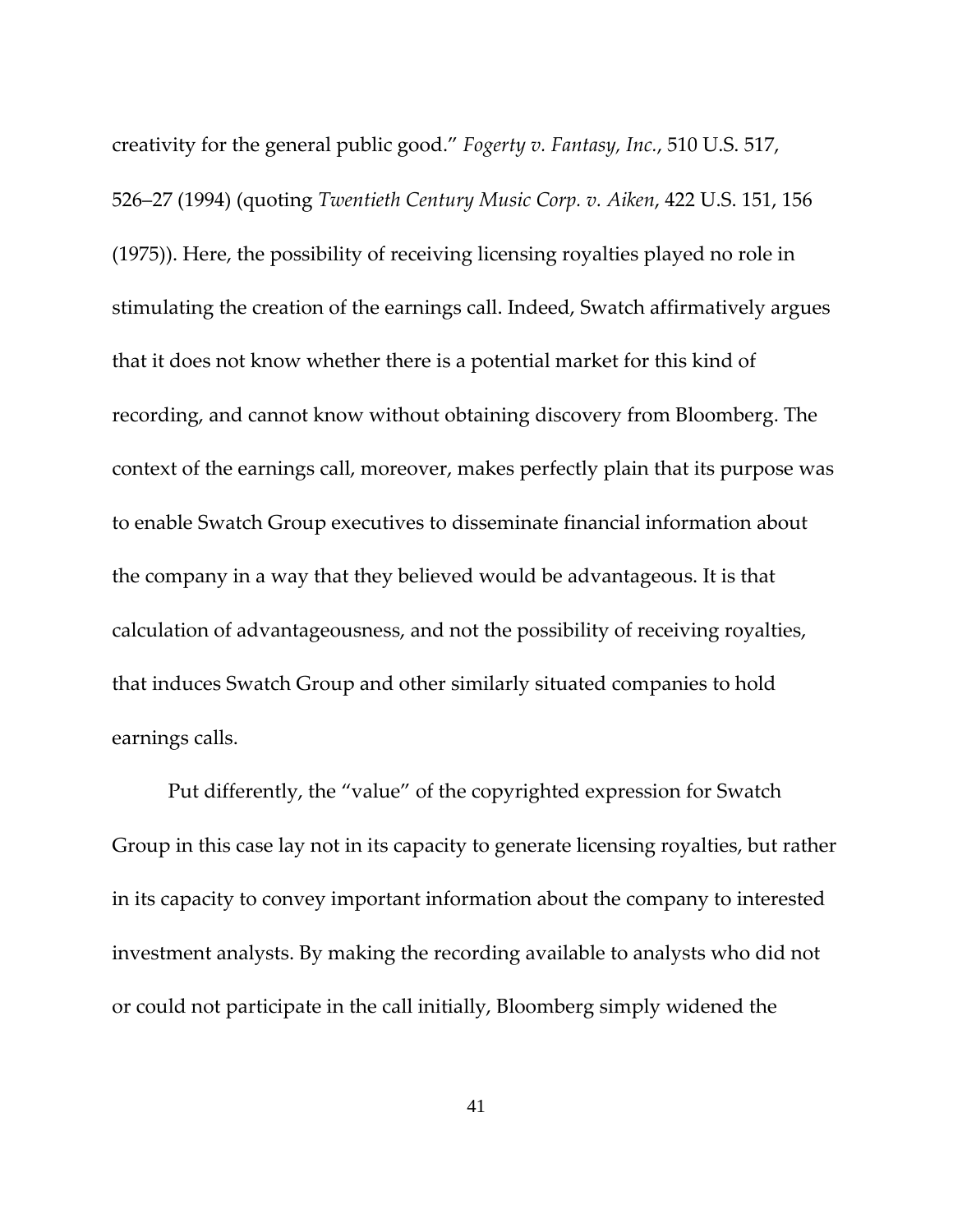audience of the call, which is consistent with Swatch Group's initial purpose. *Cf. Sony*, 464 U.S. at 421 (noting that the fair use known as "timeshifting"—recording a television program in order to view it in its entirety at a later time—"enlarges the television viewing audience" and therefore would not impair the value of the copyright to the plaintiffs). At most, Bloomberg's use had the effect of depriving Swatch Group of the ability to know and control precisely who heard the call. But whatever cognizable interest Swatch Group has in maintaining that ability, it is far outweighed by the public interest in the dissemination of important financial information. As we recently observed in a related context, "a [f]irm's ability to make news—by issuing a [report] that is likely to affect the market price of a security—does not give rise to a right for it to control who breaks that news and how." *Barclays Capital Inc. v. Theflyonthewall.com, Inc.*, 650 F.3d 876, 907 (2d Cir. 2011).

We accordingly agree with the district court that, balancing the public benefits of the use against the potential private royalties lost, the fourth statutory factor weighs in favor of fair use.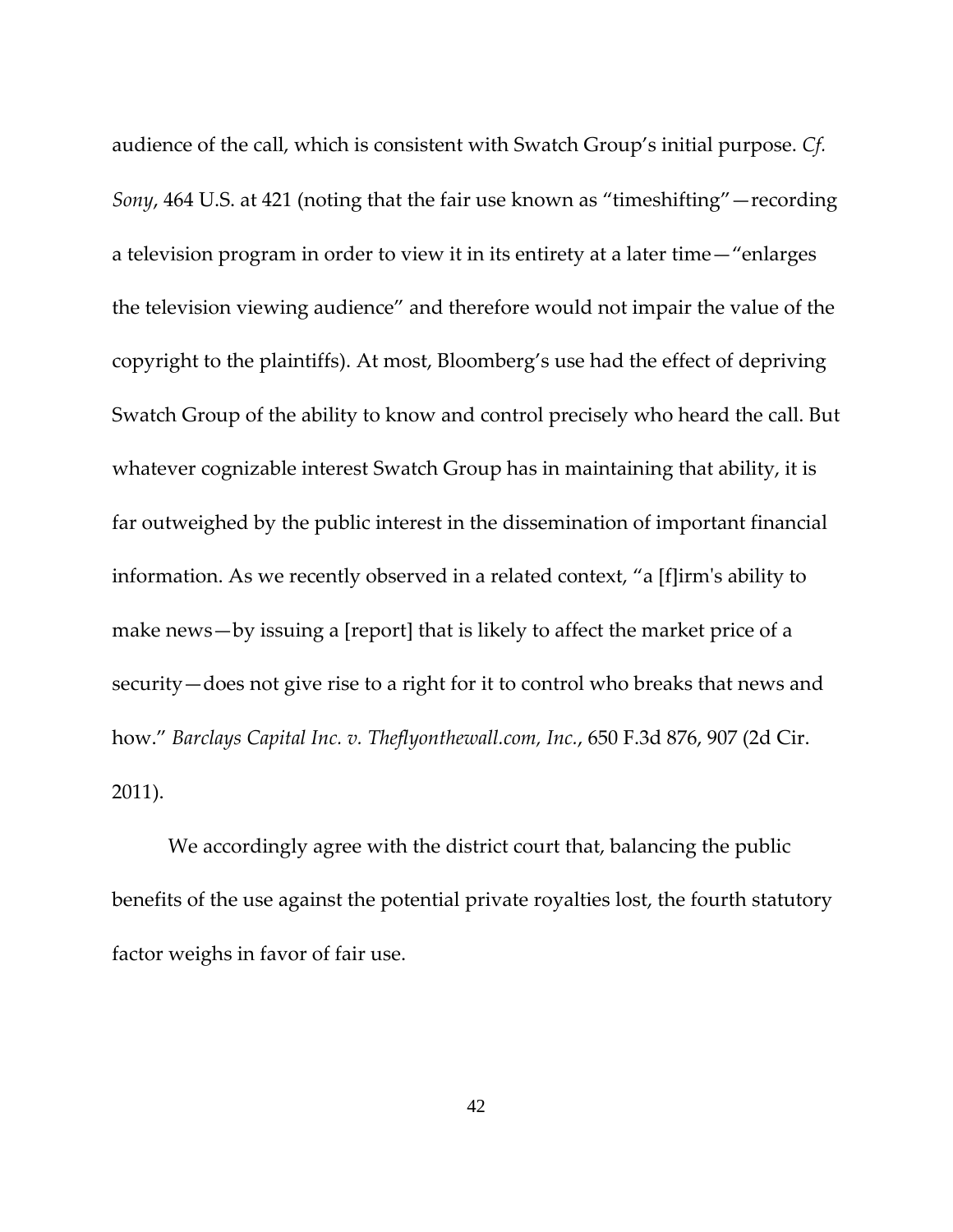## E. Balance of Factors

Balancing the four statutory factors together, we conclude that "the copyright law's goal of promoting the Progress of Science and useful Arts would be better served by allowing [Bloomberg's] use than by preventing it." *Bill Graham Archives*, 448 F.3d at 608 (quoting *Castle Rock*, 150 F.3d at 141). Although Bloomberg obtained the recording without authorization and put it to commercial use without transforming it, Bloomberg's use served the important public purpose, also reflected in Regulation FD, of ensuring the wide dissemination of important financial information. Moreover, although the recording remains technically unpublished under § 101, Swatch Group controlled the first dissemination of its executives' expression to the public. In addition, Swatch's copyright is exceedingly thin, as the recording is thoroughly factual in nature. Indeed, the whole purpose of the conference call was to convey financial information about Swatch Group to analysts and investors around the world. And while Bloomberg used the recording in its entirety, doing so was reasonably necessary in light of Bloomberg's purpose. Finally, we are confident that this type of use will neither significantly impair the value of earnings calls to foreign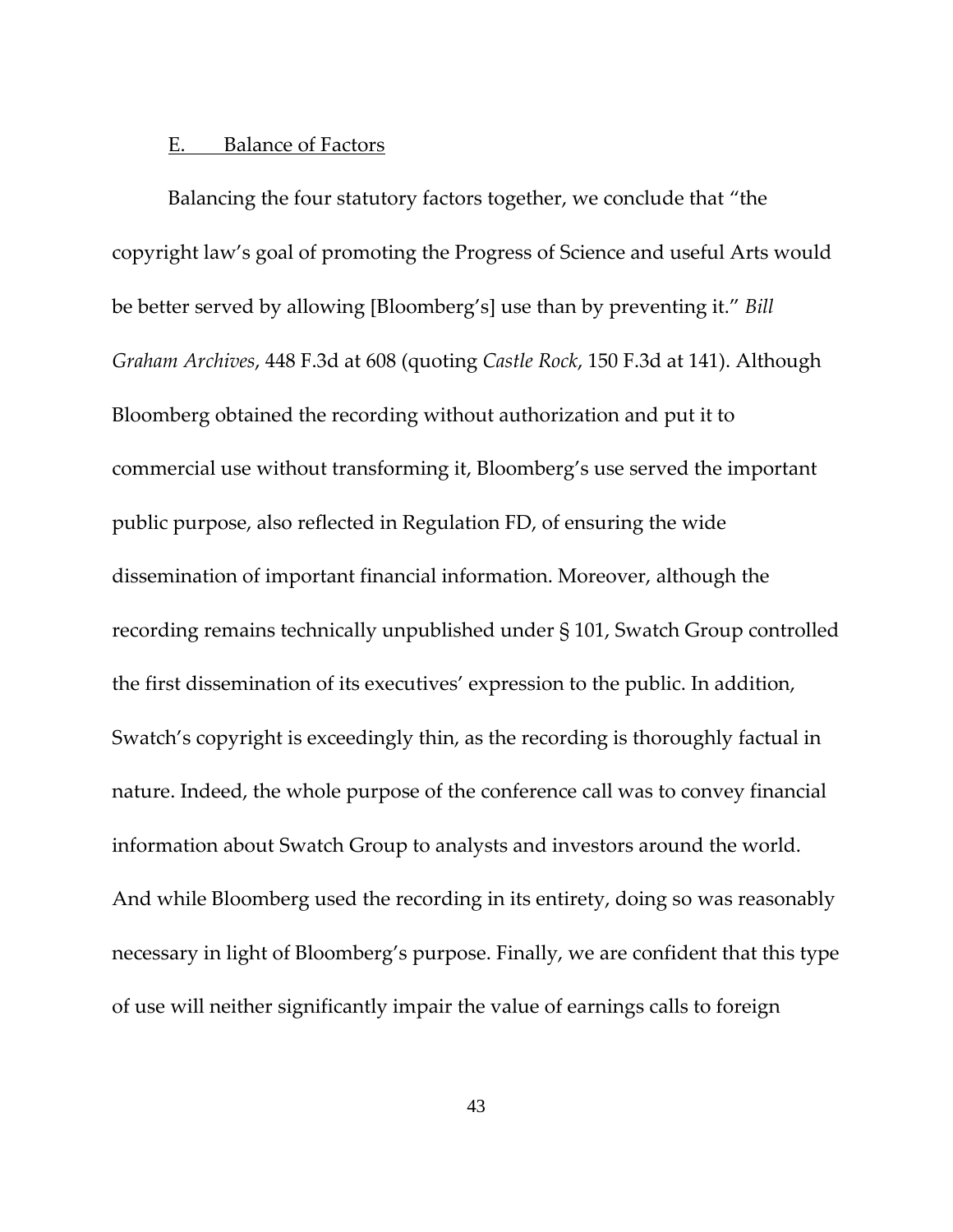companies that convene and record them, nor appreciably alter the incentives for the creation of original expression. In sum, Bloomberg's use is fair use.

#### *II. Bloomberg's Cross-Appeal*

Having resolved Swatch's main appeal on the ground of fair use without reaching the issue of copyrightability, we must address Swatch's motion to dismiss Bloomberg's cross-appeal. That motion is granted, for two reasons.

First, it is axiomatic that "[i]n order to have standing to appeal, a party must be aggrieved by the judicial action from which it appeals." *Great Am. Audio Corp.*, 938 F.2d at 19. Here, the May 18, 2012 judgment identified in Bloomberg's notice of appeal as the subject of the cross-appeal provides simply: "[f]or the reasons stated in the Court's Opinion and Order dated May 17, 2012, judgment is hereby entered in favor of [Bloomberg]." Special App. 13. The May 17, 2012 Opinion and Order, in turn, had explained that "since [Bloomberg]'s use qualifies as fair use, [Bloomberg] has not infringed, and [Swatch]'s Second Amended Complaint should be dismissed." *Swatch II*, 861 F. Supp. 2d at 343.

Bloomberg argues that it is aggrieved by the May 18, 2012 judgment because it seeks a decision not only as to whether its use was fair use, but also as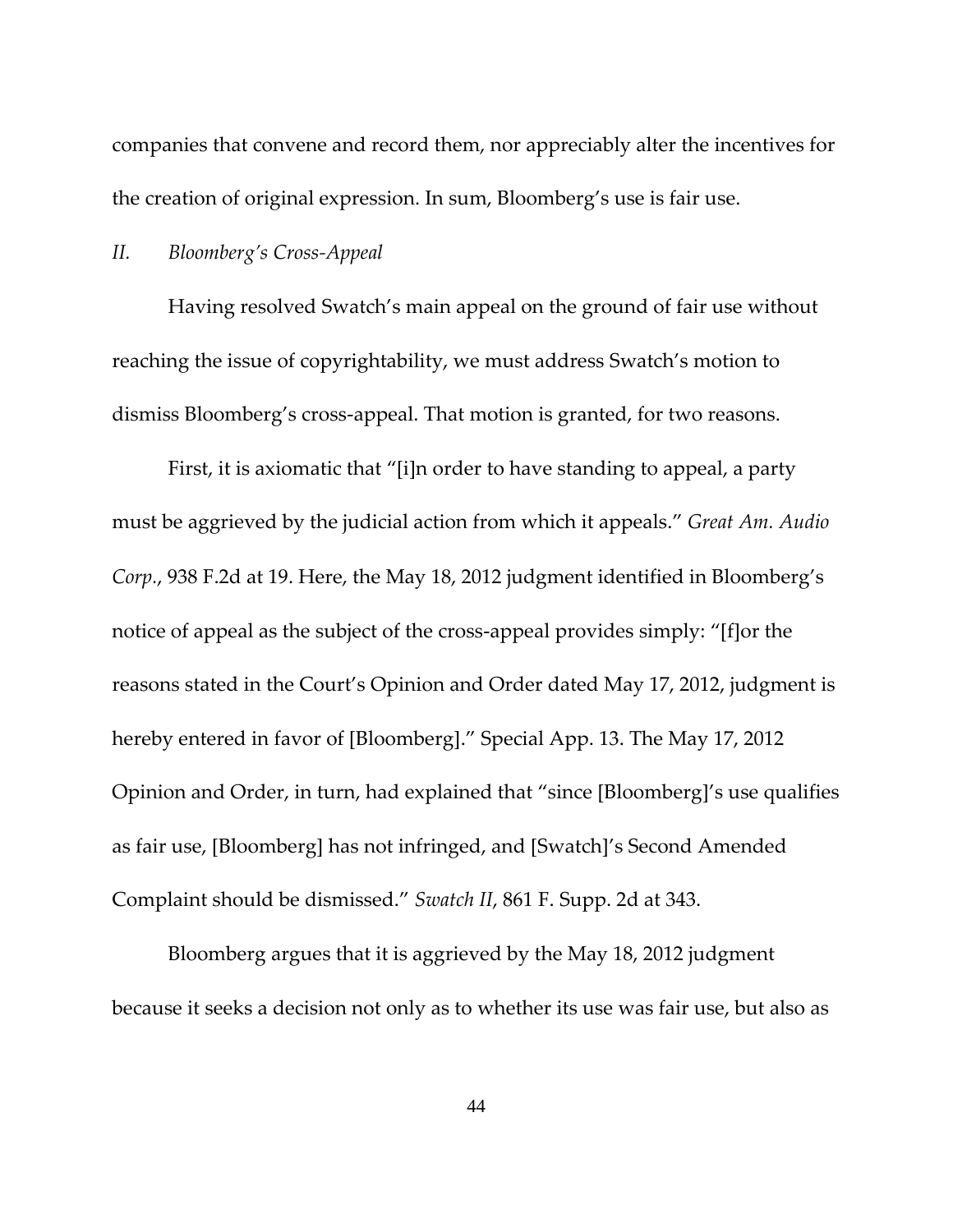to whether Swatch's recording was validly copyrightable in the first place. To the extent Bloomberg contends that Swatch's complaint should be dismissed on the ground of copyright invalidity in addition to or instead of the ground of fair use, Bloomberg "is not urging that we alter the judgment in any way, but rather that we alter the reasons underlying it." *Allstate Ins. Co. v. A.A. McNamara & Sons, Inc.*, 1 F.3d 133, 137 (2d Cir. 1993). While Bloomberg "is entitled to urge that we affirm the district court's decision on any basis submitted to that court and supported by the record," *id.* (quoting *Great Am. Audio Corp.*, 938 F.2d at 19), it is not aggrieved by the district court's dismissal of Swatch's complaint on the ground of fair use, and therefore "is not entitled to cross-appeal," *id.*

Second, to the extent that Bloomberg challenges the district court's dismissal of its counterclaim seeking a declaration that Swatch's copyright is invalid, that ruling of the district court is not properly before us. Federal Rule of Appellate Procedure  $3(c)(1)(B)$  provides that a notice of appeal "must ... designate the judgment, order, or part thereof being appealed." This requirement is "jurisdictional in nature." *Gonzales v. Thaler*, 132 S. Ct. 641, 652 (2012) (quoting *Smith v. Barry*, 502 U.S. 244, 248 (1992)). Bloomberg's notice of cross-appeal, filed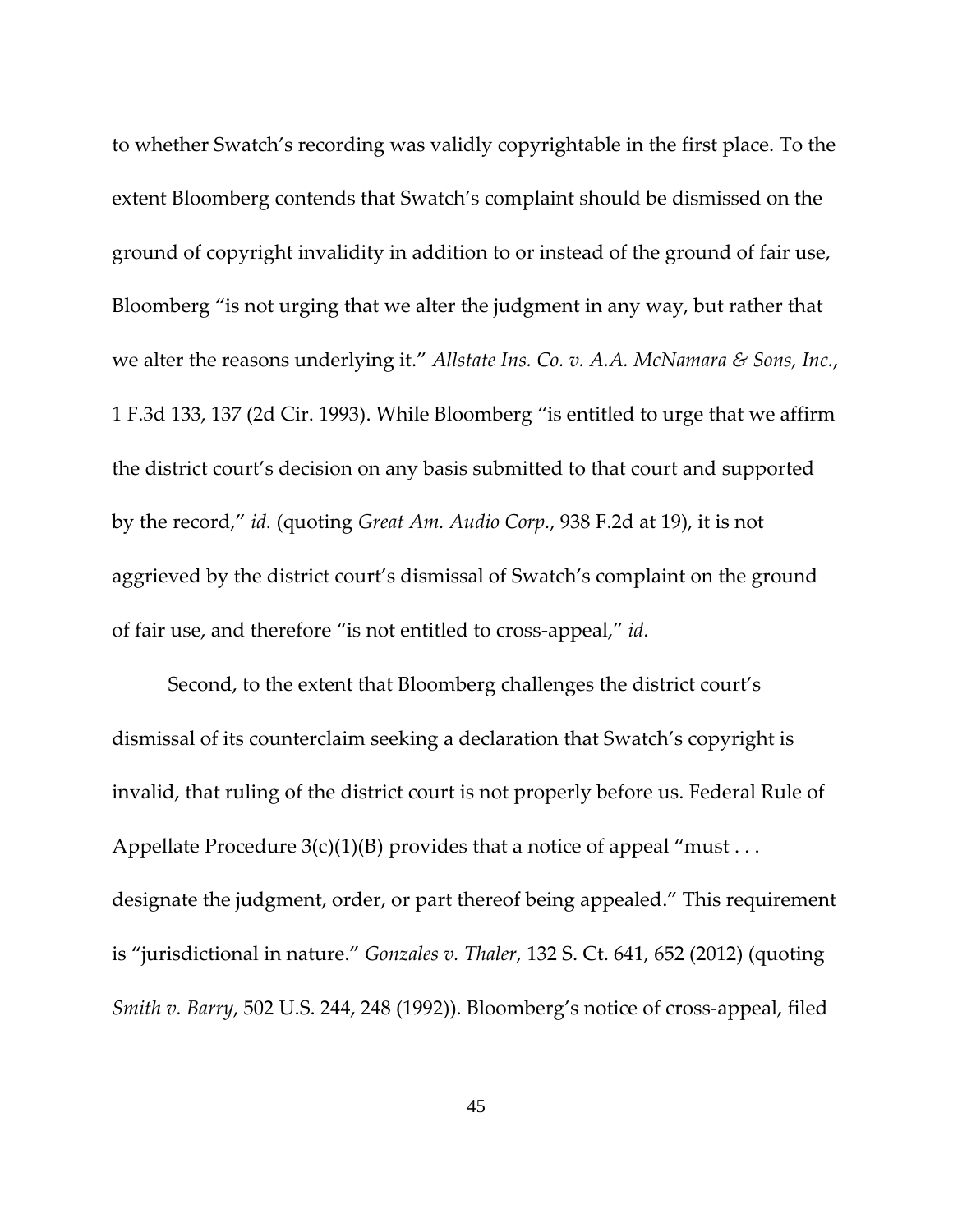on June 28, 2012, designates only the district court's May 18, 2012 judgment, which did not resolve Bloomberg's counterclaim. As the May 17, 2012 Opinion and Order incorporated into the judgment makes plain, the district court simply dismissed Swatch's complaint on the ground of fair use, "assum[ing], without deciding, . . . that [Swatch]'s copyright is valid." *Swatch II*, 861 F. Supp. 2d at 338. It was not until August 27, 2012, that the district court issued an order dismissing Bloomberg's counterclaims as moot. Bloomberg never filed any additional or supplemental notice of appeal designating that subsequent order as the subject of a cross-appeal. While "we construe notices of appeal liberally, taking the parties' intentions into account," *Shrader v. CSX Transp., Inc.*, 70 F.3d 255, 256 (2d Cir. 1995), we cannot reasonably read Bloomberg's notice of cross-appeal to contemplate review of an order that did not issue until nearly two months afterwards. While Bloomberg may be aggrieved by the dismissal of its declaratory counterclaim, which arguably would have enlarged Bloomberg's rights, we have no jurisdiction to review it in the absence of a proper cross-appeal. *See Int'l Ore & Fertilizer Corp. v. SGS Control Servs., Inc.*, 38 F.3d 1279, 1286 (2d Cir. 1994).